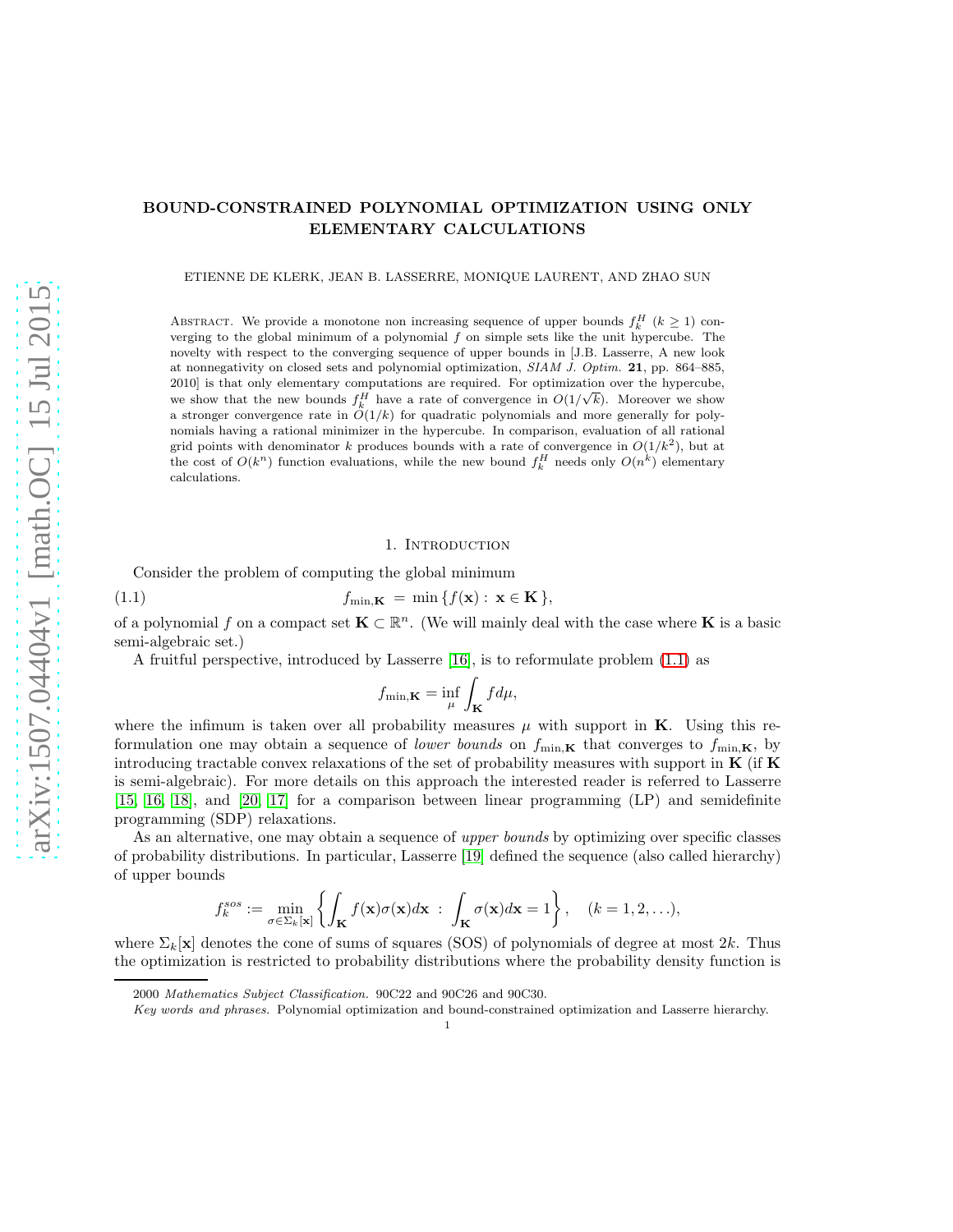an SOS polynomial of degree at most 2k. Lasserre [\[19\]](#page-22-5) showed that  $f_k^{sos} \to f_{\min,K}$  as  $k \to \infty$  (see Theorem [2.1](#page-3-0) below for a precise statement). In principle this approach works for any compact set K and any polynomial but for practical implementation it requires knowledge of moments of the measure  $\sigma(\mathbf{x})d\mathbf{x}$ . So in practice the approach is limited to *simple* sets **K** like the Euclidean ball, the hypersphere, the simplex, the hypercube and/or their image by a linear transformation.

In fact computing such upper bounds reduces to computing the smallest generalized eigenvalue associated with two real symmetric matrices whose size increases in the hierarchy. For more details the interested reader is referred to Lasserre [\[19\]](#page-22-5). In a recent paper, De Klerk et al. [\[6\]](#page-22-6) have provided the first convergence analysis for this hierarchy and shown a bound  $f_k^{sos} - f_{\min,\mathbf{K}} = O(1/\sqrt{k})$  on the rate of convergence. In a related analysis of convergence Romero and Velasco [\[23\]](#page-22-7) provide a bound on the rate at which one may approximate from outside the cone of nonnegative homogeneous polynomials (of fixed degree) by the hierarchy of spectrahedra defined in [\[19\]](#page-22-5).

It should be emphasized that it is a difficult challenge in optimization to obtain a sequence of upper bounds converging to the global minimum and having a known estimate on the rate of convergence. So even if the convergence to the global minimum of the hierarchy of upper bounds obtained in [\[19\]](#page-22-5) is rather slow, and even though it applies to the restricted context of "simple sets", to the best of our knowledge it provides one of the first results of this kind. A notable earlier result was obtained for polynomial optimization over the simplex, where it has been shown that brute force grid search leads to a polynomial time approximation scheme for minimizing polynomials of fixed degree [\[1,](#page-22-8) [4\]](#page-22-9). When minimizing over the set of grid points in the standard simplex with given denominator k, the rate of convergence is in  $O(1/k)$  [\[1,](#page-22-8) [4\]](#page-22-9) and, for quadratic polynomials (and for general polynomials having a rational minimizer), in  $O(1/k^2)$  [\[5\]](#page-22-10). Grid search over the hypercube was also shown to have a rate of convergence in  $O(1/k)$  [\[3\]](#page-22-11) and, as we will indicate in this paper, a stronger rate of convergence in  $O(1/k^2)$  can be shown. Note however that computing the best grid point in the hypercube  $[0,1]^n$  with denominator k requires  $O(k^n)$  computations, thus exponential in the dimension.

Contribution. As our main contribution we provide a monotone non increasing converging sequence  $(f_k^H)$ ,  $k \in \mathbb{N}$ , of upper bounds  $f_k^H \ge f_{\min,K}$  such that  $f_k^H \to f_{\min,K}$  as  $k \to \infty$ . The parameters  $f_k^H$  can be effectively computed when the set  $\mathbf{K} \subset [0,1]^n$  is a "simple set" like, for example, a Euclidean ball, sphere, simplex, hypercube or any linear transformation of them.

This "hierarchy" of upper bounds is inspired from the one defined by Lasserre in [\[19\]](#page-22-5), but with the novelty that:

Computing the upper bounds  $(f_k^H)$  does not require solving an SDP or computing the smallest generalized eigenvalue of some pair of matrices (as is the case in [\[19\]](#page-22-5)). It only requires elementary calculations (but possibly many of them for good quality bounds).

Indeed, computing the upper bound  $f_k^H$  only requires finding the minimum in a list of  $O(n^k)$  scalars  $(\gamma_{(\eta,\beta)})$ , formed from the moments  $\gamma$  of the Lebesgue measure on the set  $\mathbf{K} \subseteq [0,1]^n$  and from the coefficients  $(f_{\alpha})$  of the polynomial f to minimize. Namely:

(1.2) 
$$
f_k^H := \min_{(\eta,\beta)\in\mathbb{N}_k^{2n}} \sum_{\alpha\in\mathbb{N}^n} f_\alpha \frac{\gamma_{(\eta+\alpha,\beta)}}{\gamma_{(\eta,\beta)}},
$$

where N denotes the nonnegative integers,  $f(\mathbf{x}) = \sum_{\alpha \in \mathbb{N}^n} f_\alpha \mathbf{x}^\alpha$ ,  $\mathbb{N}_k^{2n} = \{ (\eta, \beta) \in \mathbb{N}^{2n} : |\eta + \beta| = k \},$ and the scalars

<span id="page-1-0"></span>
$$
\gamma_{(\eta,\beta)} := \int_{\mathbf{K}} x_1^{\eta_1} \cdots x_n^{\eta_n} (1-x_1)^{\beta_1} \cdots (1-x_n)^{\beta_n} d\mathbf{x}, \quad (\eta,\beta) \in \mathbb{N}^{2n}
$$

,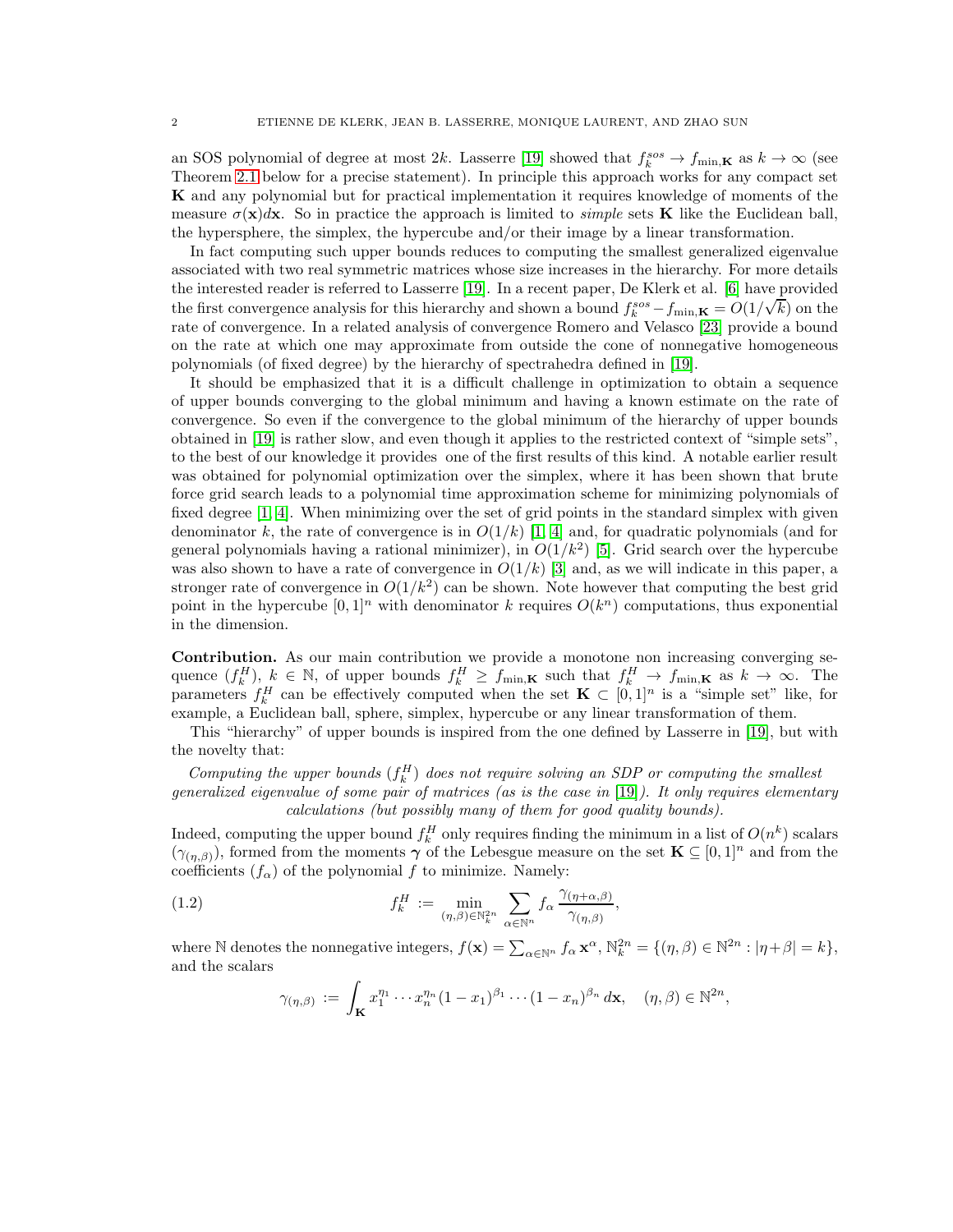are available in closed-form. (Our informal notion of "simple set" therefore means that the moments  $\gamma_{(n, \beta)}$  are known a priori.)

The upper bound [\(1.2\)](#page-1-0) has also a simple interpretation as it reads:

(1.3) 
$$
f_k^H = \min_{(\eta,\beta)\in\mathbb{N}_k^{2n}} \frac{\int_{\mathbf{K}} f(\mathbf{x}) \mathbf{x}^\eta (1-\mathbf{x})^\beta d\mathbf{x}}{\int_{\mathbf{K}} \mathbf{x}^\eta (1-\mathbf{x})^\beta d\mathbf{x}} = \min_{\mu} \left\{ \int_{\mathbf{K}} f d\mu : \mu \in M(\mathbf{K})_k \right\},
$$

where  $M(\mathbf{K})_k$  is the set of probability measures on **K**, absolutely continuous with respect to the Lebesgue measure on **K**, and whose density is a monomial  $\mathbf{x}^{\eta}(1-\mathbf{x})^{\beta}$  with  $(\eta,\beta) \in \mathbb{N}_{k}^{2n}$ . (Such measures are in fact products of (univariate) beta distributions, see Section [4.1.](#page-7-0)) This also proves that at any point  $\mathbf{a} \in [0,1]^n$  one may approximate the Dirac measure  $\delta_{\mathbf{a}}$  with measures of the form  $d\mu = \mathbf{x}^{\eta} (1 - \mathbf{x})^{\beta} d\mathbf{x}$  (normalized to make then probability measures).

For the case of the hypercube  $\mathbf{K} = [0, 1]^n$ , we analyze the rate of convergence of the bounds  $f_k^H$ and show a rate of convergence in  $O(1/\sqrt{k})$  for general polynomials, and in  $O(1/k)$  for quadratic polynomials (and general polynomials having a rational minimizer). As a second minor contribution, we revisit grid search over the rational points with given denominator  $k$  in the hypercube and observe that its convergence rate is in  $O(1/k^2)$  (which follows as an easy application of Taylor's theorem). However as observed earlier the computation of the best grid point with denominator k requires  $O(k^n)$  function evaluations while the computation of the parameter  $f_k^H$  requires only  $O(n^k)$  elementary calculations.

**Organization of the paper.** We start with some basic facts about the bounds  $f_k^H$  in Section [2](#page-3-1) and in Section [3](#page-5-0) we show their convergence to the minimum of  $f$  over the set  $\mathbf K$  (see Theorem [3.1\)](#page-5-1).

In Section [4,](#page-6-0) for the case of the hypercube  $\mathbf{K} = [0,1]^n$ , we analyze the quality of the bounds  $f_k^H$ . We show a convergence rate in  $O(1/\sqrt{k})$  for the range  $f_k^H - f_{\min,K}$  and a stronger convergence rate in  $O(1/k)$  when the polynomial f admits a rational minimizer in  $[0, 1]^n$  (see Theorem [4.8\)](#page-11-0). This stronger convergence rate applies in particular to quadratic polynomials (since they have a rational minimizer) and Example [4.9](#page-12-0) shows that this bound is tight. When no rational minimizer exists the weaker rate follows using Diophantine approximations. So again the main message of this paper is that one may obtain non trivial upper bounds with error guarantees (and converging to the global minimum) via elementary calculations and without invoking a sophisticated algorithm.

In Section [5](#page-12-1) we revisit the simple technique which consists of evaluating the polynomial  $f$  at all rational points in  $[0, 1]^n$  with given denominator k. By a simple application of Taylor's theorem we can show a convergence rate in  $O(1/k^2)$ . However, in terms of computational complexity, the parameters  $f_k^H$  are easier to compute. Indeed, for fixed k, computing  $f_k^H$  requires  $O(n^k)$ computations (similar to function evaluations), while computing the minimum of  $f$  over all grid points with given denominator  $k$  requires an exponential number  $k^n$  of function evaluations.

In Section [6](#page-13-0) we present some additional (simple) techniques to provide a feasible point  $\hat{x} \in \mathbf{K}$ with value  $f(\hat{x}) \leq f_k^H$ , once the upper bound  $f_k^H$  has been computed, hence also with an error bound guarantee in the case of the box  $\mathbf{K} = [0,1]^n$ . This includes, in the case when f is convex, getting a feasible point using Jensen inequality (Section [6.1\)](#page-13-1) and, in the general case, taking the mode  $\hat{x}$  of the optimal density function (i.e., its global maximizer) (see Section [6.2\)](#page-14-0).

In Section [7,](#page-14-1) we present some numerical experiments, carried out on several test functions on the box  $[0,1]^n$ . In particular, we compare the values of the new bound  $f_k^H$  with the bound  $f_{k/2}^{sos}$ (whose definition uses a sum of squares density), and we apply the proposed techniques to find a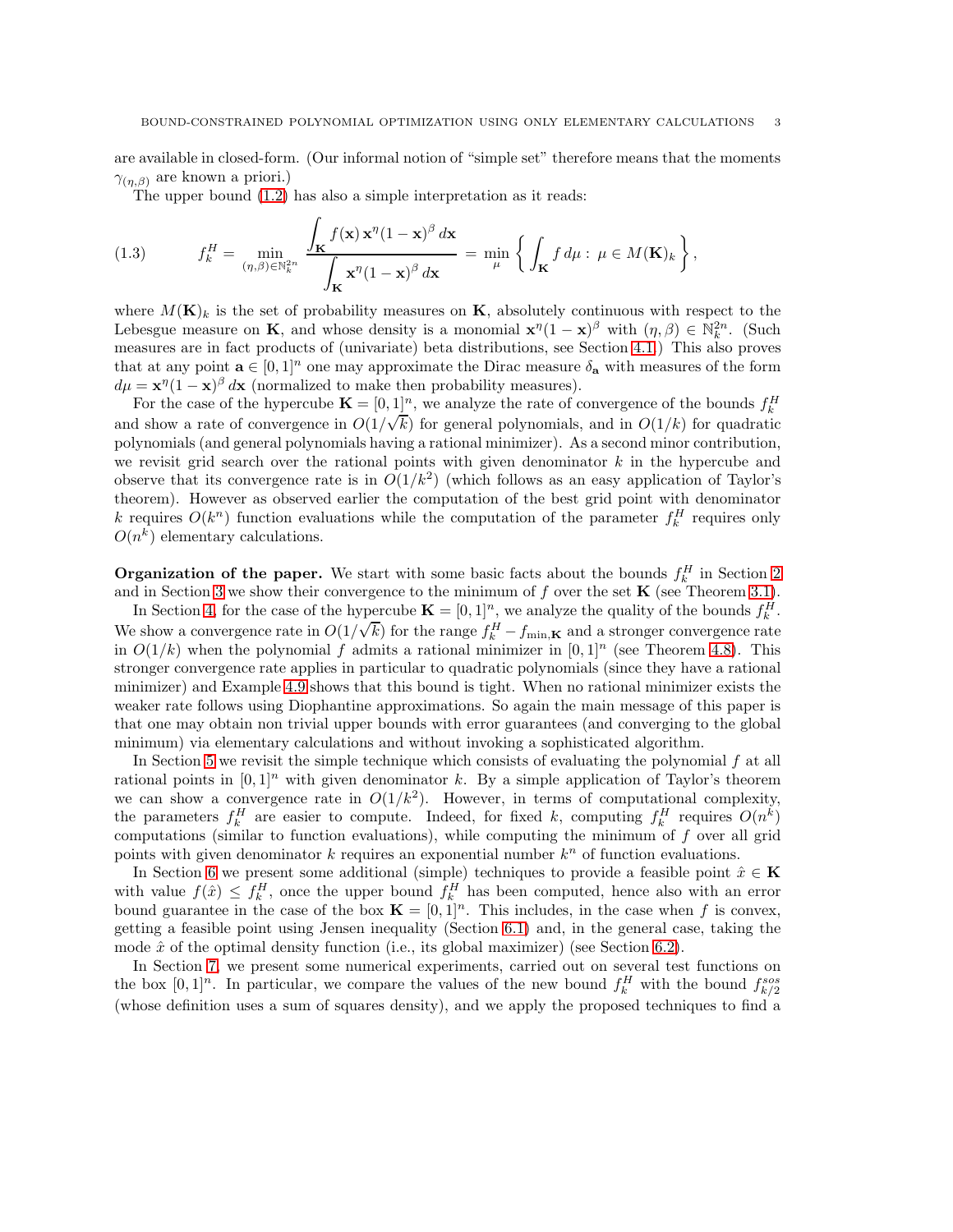feasible point in the box. As expected the sos based bound is tighter in most cases but the bound  $f_k^H$  can be computed for much larger values of k. Moreover, the feasible points  $\hat{x}$  returned by the proposed mode heuristic are often of very good quality for sufficiently large  $k$ . Finally, in Section [8](#page-18-0) we conclude with some remarks on variants of the bound  $f_k^H$  that may offer better results in practice.

#### 2. Notation, definitions and preliminary results

<span id="page-3-1"></span>Let  $\mathbb{R}[\mathbf{x}]$  denote the ring of polynomials in the variables  $\mathbf{x} = (x_1, \ldots, x_n)$ ,  $\mathbb{R}[\mathbf{x}]_d$  is subspace of polynomials of degree at most d, and  $\Sigma[\mathbf{x}]_d \subset \mathbb{R}[\mathbf{x}]_{2d}$  its subset of sums of squares (SOS) of degree at most 2d.

We use the convention that N denotes the nonnegative integers, and let  $\mathbb{N}_d^n := \{ \alpha \in \mathbb{N}^n \mid \alpha \in \mathbb{N}^n \}$ We use the convention that N denotes the nonnegative integers, and let  $\mathbb{N}_d^n := \{ \alpha \in \mathbb{N}^n : \sum_{i=1}^n \alpha_i \leq d \}$ . The notation  $\mathbf{x}^\alpha$  stands for  $\sum_{i=1}^n \alpha_i \leq d$ . The notation  $\mathbf{x}^\alpha$  stands for the monomial  $x_1^{\alpha_1} \cdots x_n^{\alpha_n}$ , while  $(1 - \mathbf{x})^{\alpha}$  stands for  $(1 - x_1)^{\alpha_1} \cdots (1 - x_n)^{\alpha_n}$ ,  $\alpha \in \mathbb{N}^n$ . We will also denote  $[n] = \{1, 2, ..., n\}.$ 

One may write every polynomial  $f \in \mathbb{R}[\mathbf{x}]_d$  in the monomial basis

$$
\mathbf{x} \mapsto f(\mathbf{x}) \, = \, \sum_{\alpha \in \mathbb{N}_{\leq d}^n} f_\alpha \, \mathbf{x}^\alpha,
$$

with vector of (finitely many) coefficients  $(f_{\alpha})$ .

In [\[19\]](#page-22-5), Lasserre proved the following.

<span id="page-3-0"></span>**Theorem 2.1** (Lasserre [\[19\]](#page-22-5)). Let  $\mathbf{K} \subset \mathbb{R}^n$  be compact,  $f_{\min,\mathbf{K}}$  be as in [\(1.1\)](#page-0-0), and let

<span id="page-3-3"></span>(2.1) 
$$
f_k^{sos} := \inf_{\sigma} \left\{ \int_{\mathbf{K}} f(\mathbf{x}) \, \sigma(\mathbf{x}) \, d\mathbf{x} : \int_{\mathbf{K}} \sigma(\mathbf{x}) \, d\mathbf{x} = 1, \sigma \in \Sigma[\mathbf{x}]_k \right\}, \quad k \in \mathbb{N}.
$$

Then  $f_{\min,\mathbf{K}} \leq f_k^{sos} \leq f_{k+1}^{sos}$  for all k and

(2.2) 
$$
f_{\min, \mathbf{K}} = \lim_{k \to \infty} f_k^{sos}
$$

We will also use the following important result due to Krivine [\[13,](#page-22-12) [14\]](#page-22-13) and Handelman [\[10\]](#page-22-14).

.

<span id="page-3-4"></span>**Theorem 2.2.** Let  $\mathbf{K} = {\mathbf{x} : g_j(\mathbf{x}) \geq 0, j = 1, ..., m} \subset \mathbb{R}^n$  be a polytope with a nonempty interior and where each  $g_j$  is an affine polynomial,  $j = 1, \ldots, m$ . If  $f \in \mathbb{R}[\mathbf{x}]$  is strictly positive on **K** then

<span id="page-3-2"></span>(2.3) 
$$
f(\mathbf{x}) = \sum_{\alpha \in \mathbb{N}^m} \lambda_{\alpha} g_1(\mathbf{x})^{\alpha_1} \cdots g_m(\mathbf{x})^{\alpha_m}, \qquad \forall \mathbf{x} \in \mathbb{R}^n,
$$

for finitely many positive scalars  $\lambda_{\alpha}$ .

We will call the expression in  $(2.3)$  the *Handelman representation* of f, and call any f that allows a Handelman representation to be *of the Handelman type*. Throughout we consider the set  $\mathcal{H}_k$  consisting of the polynomials of the form:

(2.4) 
$$
\sum_{(\eta,\beta)\in\mathbb{N}_k^{2n}} \lambda_{\eta,\beta} \mathbf{x}^{\eta} (1-\mathbf{x})^{\beta} \text{ where } \lambda_{\eta\beta} \ge 0,
$$

i.e., all polynomials admitting a Handelman representation of degree at most  $k$  in terms of the polynomials  $x_i, 1-x_i$  defining the hypercube  $[0, 1]^n$ .

Observe that any term  $\mathbf{x}^{\eta} (1 - \mathbf{x})^{\beta}$  with degree  $|\eta + \beta| < k$  also belongs to the set  $\mathcal{H}_k$ . This follows by iteratively applying the identity:  $1 = x_i + (1 - x_i)$ , which permits to rewrite  $\mathbf{x}^{\eta} (1 - \mathbf{x})^{\beta}$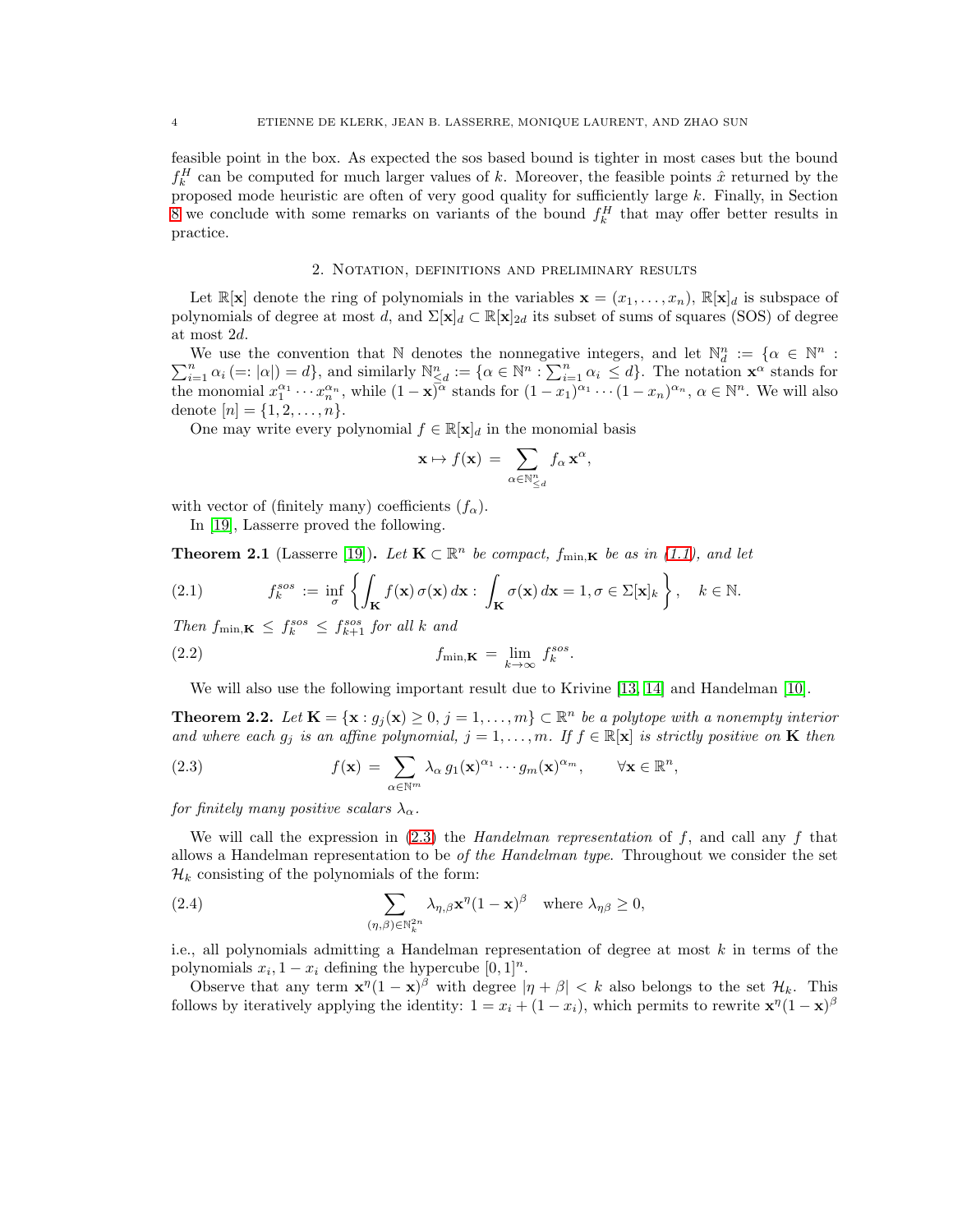as a conic combination of terms  $\mathbf{x}^{\eta'}(1-\mathbf{x})^{\beta'}$  with degree  $|\eta'+\beta'|=k$ . The next claim follows then as a direct application.

<span id="page-4-1"></span>**Lemma 2.3.** We have the inclusion:  $\mathcal{H}_k \subseteq \mathcal{H}_{k+1}$  for all k.

We may now interpret the new upper bounds  $f_k^H$  in an analogous way as  $f_k^{sos}$  (see [\(2.1\)](#page-3-3)), but where the SOS density function  $\sigma \in \Sigma_k[\mathbf{x}]$  is replaced by a density  $\sigma \in \mathcal{H}_k$ .

<span id="page-4-0"></span>**Lemma 2.4.** Consider the sequence  $(f_k^H)$ ,  $k \in \mathbb{N}$ , with  $f_k^H$  as in [\(1.2\)](#page-1-0). Then one has:

$$
f_k^H = \inf_{\sigma \in \mathcal{H}_k} \left\{ \int_{\mathbf{K}} f(\mathbf{x}) \, \sigma(\mathbf{x}) \, d\mathbf{x} : \int_{\mathbf{K}} \sigma(\mathbf{x}) \, d\mathbf{x} = 1 \right\}, \quad k \in \mathbb{N}.
$$

*Proof.* Note that, for given  $k \in \mathbb{N}$ ,

$$
\inf_{\sigma} \left\{ \int_{\mathbf{K}} f(\mathbf{x}) \, \sigma(\mathbf{x}) \, d\mathbf{x} : \int_{\mathbf{K}} \sigma(\mathbf{x}) \, d\mathbf{x} = 1, \ \sigma \in \mathcal{H}_k \right\}
$$
\n
$$
= \inf_{\lambda \geq 0} \left\{ \sum_{\alpha \in \mathbb{N}_d^n} f_{\alpha} \left( \sum_{(\eta, \beta) \in \mathbb{N}_k^{2n}} \lambda_{\eta\beta} \underbrace{\int_{\mathbf{K}} \mathbf{x}^{\eta+\alpha} (1-\mathbf{x})^{\beta} \, d\mathbf{x}}_{\gamma_{(\eta+\alpha,\beta)}} \right) : \sum_{(\eta, \beta) \in \mathbb{N}_k^{2n}} \lambda_{\eta\beta} \int_{\mathbf{K}} \mathbf{x}^{\eta} (1-\mathbf{x})^{\beta} \, d\mathbf{x} = 1 \right\}
$$
\n
$$
= \inf_{\lambda \geq 0} \left\{ \sum_{(\eta, \beta) \in \mathbb{N}_k^{2n}} \lambda_{\eta\beta} \left( \sum_{\alpha \in \mathbb{N}_d^n} f_{\alpha} \gamma_{(\eta+\alpha,\beta)} \right) : \sum_{(\eta, \beta) \in \mathbb{N}_k^{2n}} \lambda_{\eta\beta} \gamma_{(\eta,\beta)} = 1 \right\}
$$
\n
$$
= \min_{(\eta, \beta) \in \mathbb{N}_k^{2n}} \sum_{\alpha \in \mathbb{N}_d^n} f_{\alpha} \frac{\gamma_{(\eta+\alpha,\beta)}}{\gamma_{(\eta,\beta)}} = f_{\kappa}^H,
$$

where we have used the fact that the penultimate optimization problem is an LP over a simplex that obtains its infimum at one of the vertices.

<span id="page-4-2"></span>Example 2.5. We consider the bivariate Styblinski-Tang function

$$
f(x_1, x_2) = \sum_{i=1}^{2} \frac{1}{2} (10x_i - 5)^4 - 8(10x_i - 5)^2 + \frac{5}{2} (10x_i - 5)
$$

over the square  $\mathbf{K} = [0, 1]^2$ , with minimum  $f_{\min, \mathbf{K}} \approx -78.33198$  and minimizer

$$
\mathbf{x}^* \approx (0.20906466, 0.20906466).
$$

Here one has  $f_1^{sos} = -12.9249$ , and the corresponding SOS density of degree 2 is (roughly)

$$
\sigma(x_1, x_2) = (1.9169 - 1.005x_1 - 1.005x_2)^2.
$$

Using a Handelman-type density function, the upper bound of degree 2 is  $f_2^H = -17.3810$ , with corresponding density

$$
\sigma(x_1, x_2) = 6x_2(1 - x_2).
$$

On the other hand, if we consider densities of degree 6 then we get  $f_3^{sos} = -34.403$  and  $f_6^H =$ −31.429.

Thus there is no general ordering between the bounds  $f_k^{sos}$  and  $f_{2k}^H$ . Having said that, we will show in Section [7](#page-14-1) that, for most of the examples we have considered, one has  $f_k^{sos} \leq f_{2k}^H$  for all k, as one may expect from the relative computational efforts.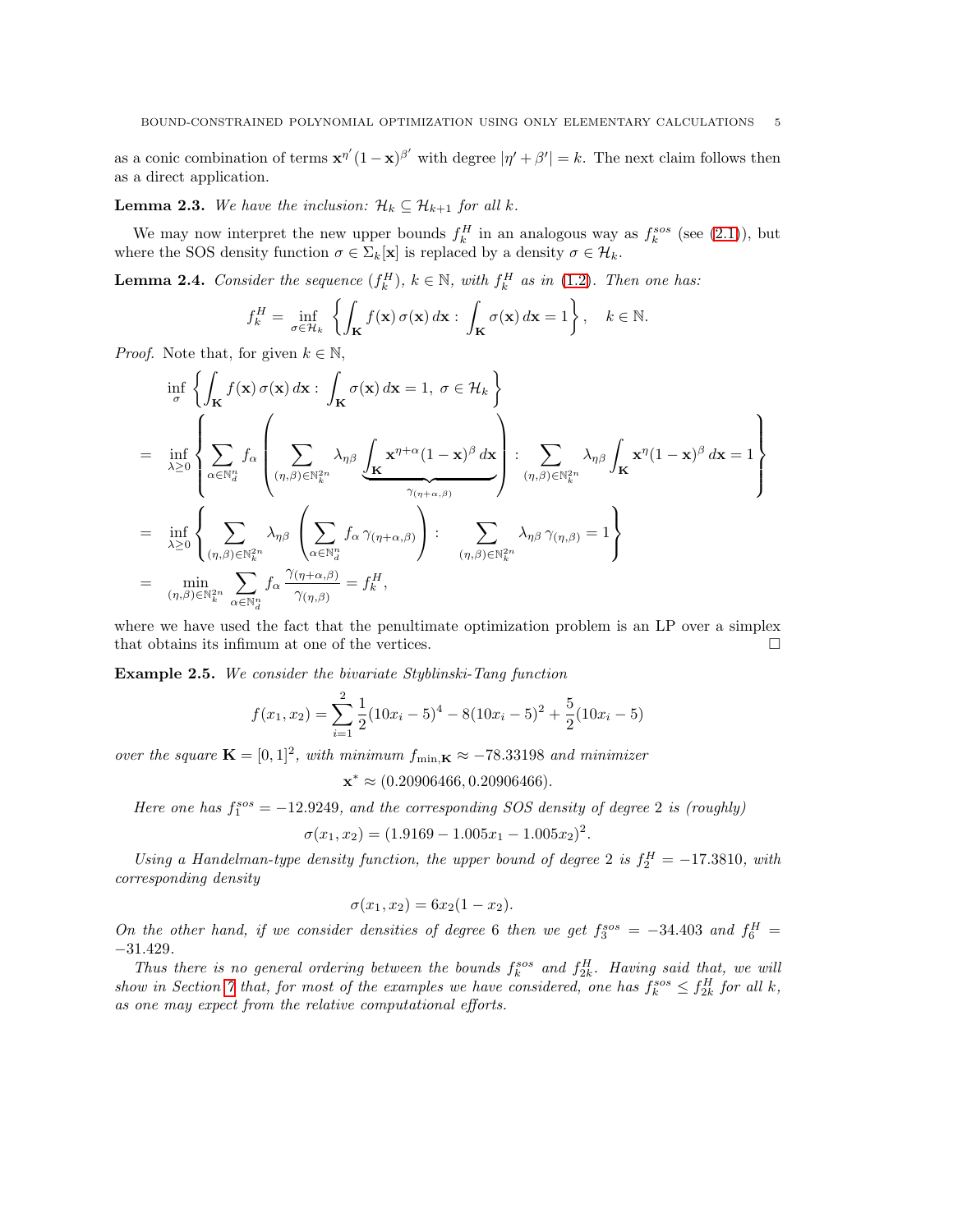<span id="page-5-2"></span>

FIGURE 1. Optimal Handelman-type density  $\sigma(x)$  of degree 50 on  $[0,1]^2$  for the bivariate Styblinski-Tang function.

As a final illustration, Figure [1](#page-5-2) shows the plot and contour plot of the Handelman-type density corresponding to the bound  $f_{50}^H = -60.536$  (i.e. degree 50).

The figure illustrates the earlier assertion that the optimal density approximates the Dirac delta measure at the minimizer  $\mathbf{x}^* \approx (0.20906466, 0.20906466)$ . Indeed, it is clear from the contour plot that the mode of the optimal density is close to  $\mathbf{x}^*$ .

### <span id="page-5-3"></span>3. Convergence proof

<span id="page-5-0"></span>Let  $\mathbf{K} \subseteq [0,1]^n$  be a compact set and for every  $(\eta, \beta) \in \mathbb{N}^{2n}$ , let

(3.1) 
$$
\gamma_{(\eta,\beta)} := \int_{\mathbf{K}} \mathbf{x}^{\eta} (1-\mathbf{x})^{\beta} d\mathbf{x}.
$$

Of course when  $K$  is arbitrary one does not know how to compute such generalized moments. But if K is the unit hypercube  $[0,1]^n$ , the simplex  $\Delta := {\mathbf{x} : \mathbf{x} \geq 0; \sum_{i=1}^n x_i \leq 1}$ , a Euclidean ball (or sphere), the hypercube  $\{0,1\}^n$  and/or their image by a linear mapping, then such moments are available in closed-form. For instance if  $\mathbf{K} = [0, 1]^n$  then

<span id="page-5-5"></span><span id="page-5-4"></span>
$$
\int_{\mathbf{K}} \mathbf{x}^{\eta} (1 - \mathbf{x})^{\beta} d\mathbf{x} = \prod_{i=1}^{n} \left( \int_0^1 x_i^{\eta_i} (1 - x_i)^{\beta_i} dx_i \right), \quad (\eta, \beta) \in \mathbb{N}^{2n},
$$

and the univariate integrals may be calculated from

(3.2) 
$$
\int_0^1 t^i (1-t)^j dt = \frac{i! j!}{(i+j+1)!} \qquad i, j \in \mathbb{N}.
$$

<span id="page-5-1"></span>**Theorem 3.1.** Let  $f \in \mathbb{R}[\mathbf{x}]_d$  and let  $\gamma_{(\eta,\beta)}$  be as in [\(3.1\)](#page-5-3). Define as before the parameters

(3.3) 
$$
f_k^H = \min_{(\eta,\beta)\in\mathbb{N}_k^{2n}} \sum_{\alpha\in\mathbb{N}_{\leq d}^n} f_\alpha \frac{\gamma_{(\eta+\alpha,\beta)}}{\gamma_{(\eta,\beta)}}, \qquad \forall k \in \mathbb{N}.
$$

Then the sequence  $(f_k^H)$ ,  $k \in \mathbb{N}$ , is monotone non increasing and  $f_{\min,\mathbf{K}} = \lim_{k \to \infty}$  $f_k^H$  .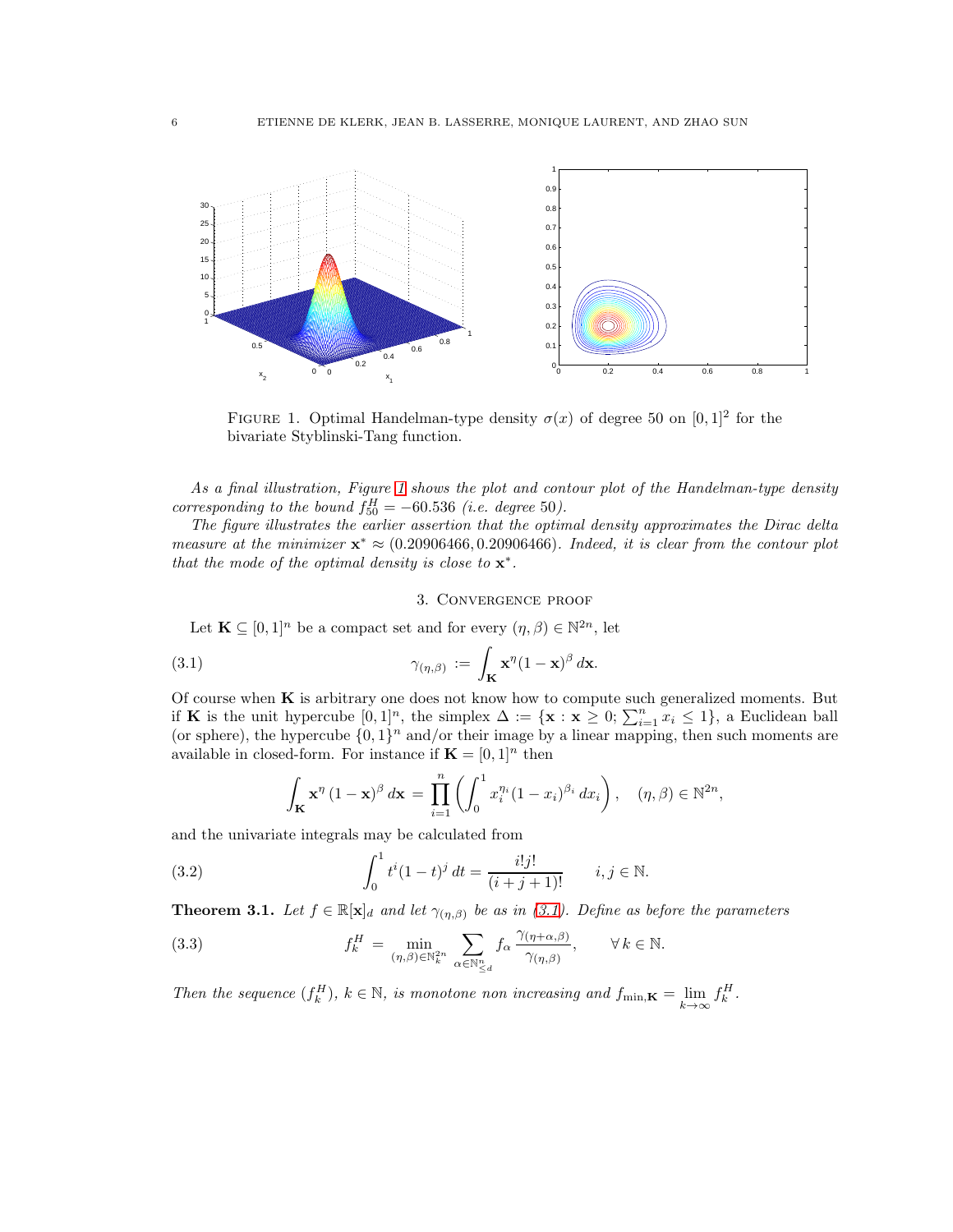*Proof.* As before, let  $f_k^{sos}$  denote the bound obtained by searching over an SOS density  $\sigma$  of degree at most 2k:

$$
f_k^{sos} = \min \int_{\mathbf{K}} f(\mathbf{x}) \sigma(\mathbf{x}) d\mathbf{x} \text{ such that } \int_{\mathbf{K}} \sigma(\mathbf{x}) d\mathbf{x} = 1, \ \sigma \in \Sigma_k.
$$

Also recall from Lemma [2.4](#page-4-0) that

$$
f_k^H = \min \int_{\mathbf{K}} f(\mathbf{x}) \sigma(\mathbf{x}) d\mathbf{x} \text{ such that } \int_{\mathbf{K}} \sigma(\mathbf{x}) d\mathbf{x} = 1, \ \sigma \in \mathcal{H}_k.
$$

In view of Lemma [2.3,](#page-4-1) the sequence  $(f_k^H)$  is monotone non-increasing. Moreover,  $f_{\min,K} \leq f_k^H$  for all k. Next we show that the sequence  $(f_k^H)$  converges to  $f_{\min,\mathbf{K}}$ .

To this end, let  $\epsilon > 0$ . As the sequence  $(f_k^{sos})$  converges to  $f_{\min,K}$  (Theorem [2.1\)](#page-3-0), there exists an integer  $k$  such that

$$
f_{\min,\mathbf{K}} \le f_k^{sos} \le f_{\min,\mathbf{K}} + \epsilon.
$$

Next, there exists a polynomial  $\sigma \in \Sigma_k$  such that  $\int_{\mathbf{K}} \sigma(\mathbf{x}) d\mathbf{x} = 1$  and

$$
f_k^{sos} \le \int_{\mathbf{K}} f(\mathbf{x}) \sigma(\mathbf{x}) d\mathbf{x} \le f_k^{sos} + \epsilon.
$$

Define now the polynomial  $\hat{\sigma}(\mathbf{x}) = \sigma(\mathbf{x}) + \epsilon$ . Then  $\hat{\sigma}$  is positive on  $[0,1]^n$ , and thus, by Theorem [2.2,](#page-3-4)  $\hat{\sigma} \in \mathcal{H}_{j_k}$  for some integer  $j_k$ . Observe that

$$
\int_{\mathbf{K}} \hat{\sigma}(\mathbf{x}) d\mathbf{x} = \int_{\mathbf{K}} (\sigma(\mathbf{x}) + \epsilon) d\mathbf{x} \ge \int_{\mathbf{K}} \sigma(\mathbf{x}) d\mathbf{x} = 1.
$$

Hence we obtain:

$$
f_{j_{k}}^{H} - f_{\min,\mathbf{K}} \leq \frac{\int_{\mathbf{K}} f(\mathbf{x}) \hat{\sigma}(\mathbf{x}) d\mathbf{x}}{\int_{\mathbf{K}} \hat{\sigma}(\mathbf{x}) d\mathbf{x}} - f_{\min,\mathbf{K}} = \frac{\int_{\mathbf{K}} (f(\mathbf{x}) - f_{\min,\mathbf{K}}) \hat{\sigma}(\mathbf{x}) d\mathbf{x}}{\int_{\mathbf{K}} \hat{\sigma}(\mathbf{x}) d\mathbf{x}} \leq \int_{\mathbf{K}} (f(\mathbf{x}) - f_{\min,\mathbf{K}}) \hat{\sigma}(\mathbf{x}) d\mathbf{x}.
$$

The right most term is equal to

$$
\int_{\mathbf{K}} (f(\mathbf{x}) - f_{\min,\mathbf{K}}) \sigma(\mathbf{x}) d\mathbf{x} + \epsilon \int_{\mathbf{K}} (f(\mathbf{x}) - f_{\min,\mathbf{K}}) d\mathbf{x} = \int_{\mathbf{K}} f(\mathbf{x}) \sigma(\mathbf{x}) d\mathbf{x} - f_{\min,\mathbf{K}} + \epsilon \int_{\mathbf{K}} (f(\mathbf{x}) - f_{\min,\mathbf{K}}) d\mathbf{x},
$$

where we used the fact that  $\int_{\mathbf{K}} \sigma(\mathbf{x}) d\mathbf{x} = 1$ . Finally, combining with the fact that  $\int_{\mathbf{K}} f(\mathbf{x}) \sigma(\mathbf{x}) d\mathbf{x} \leq$  $f_k^{sos} + \epsilon \leq f_{\min,\mathbf{K}} + 2\epsilon$ , we can derive that

$$
f_{j_k}^H - f_{\min,\mathbf{K}} \le \epsilon \left( 2 + \int_{\mathbf{K}} (f(\mathbf{x}) - f_{\min,\mathbf{K}}) d\mathbf{x} \right) = \epsilon C,
$$

<span id="page-6-0"></span>where  $C := 2 + \int_{\mathbf{K}} (f(\mathbf{x}) - f_{\min,\mathbf{K}}) d\mathbf{x}$  is a constant. This concludes the proof.

# 4. BOUNDING THE RATE OF CONVERGENCE FOR THE BOUNDS  $f_k^H$  on  $\mathbf{K} = [0, 1]^n$

In this section we analyze the convergence rate of the bounds  $f_k^H$  for the hypercube  $\mathbf{K} = [0,1]^n$ . We prove a convergence rate in  $O(1/\sqrt{k})$  for the range  $f_k^H - f_{\min,K}$  in general, and a stronger convergence rate in  $O(1/k)$  when f has a rational global minimizer in  $[0, 1]^n$ , which is the case, for instance, when  $f$  is quadratic.

Our main tool will be exploiting some properties of the moments  $\gamma_{(n, \beta)}$  which, as we recall below, arise from the moments of the beta distribution.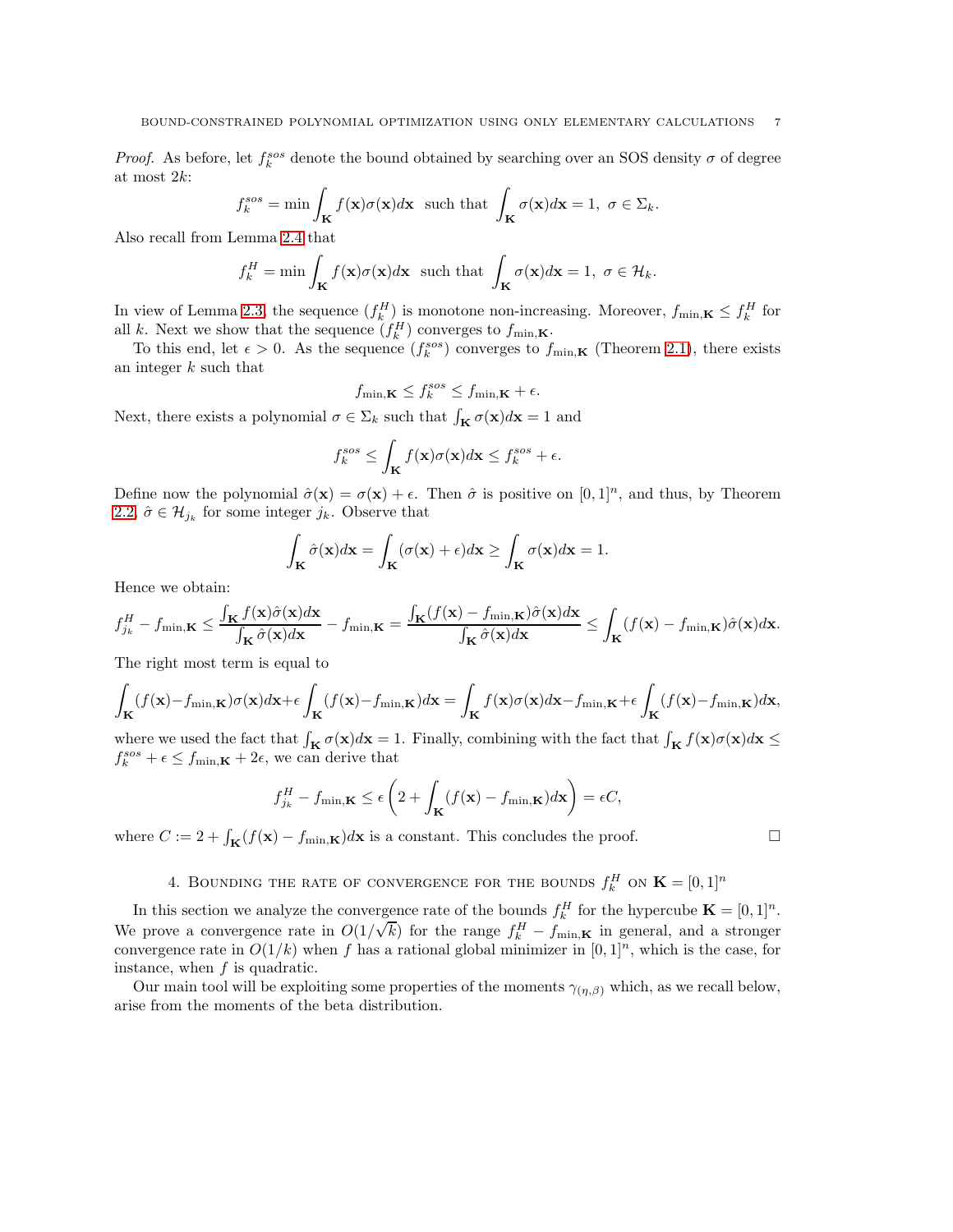<span id="page-7-0"></span>4.1. The beta distribution. By definition, a random variable  $Y \in [0,1]$  has the beta distribution with shape parameters  $a > 0$  and  $b > 0$  (denoted by  $Y \sim beta(a, b)$ ) if its probability density function is given by

<span id="page-7-5"></span>
$$
y \mapsto \frac{y^{a-1}(1-y)^{b-1}}{\int_0^1 t^{a-1}(1-t)^{b-1}dt}.
$$

If  $a > 1$  and  $b > 1$ , then the (unique) mode of the distribution (i.e. the maximizer of the density function) is

(4.1) 
$$
y = (a-1)/(a+b-2).
$$

Moreover, the  $k$ -th moment of  $Y$  is

<span id="page-7-3"></span>(4.2) 
$$
\mathbb{E}(Y^k) = \frac{a(a+1)\cdots(a+k-1)}{(a+b)(a+b+1)\cdots(a+b+k-1)}, \quad (k = 1, 2, 3, \ldots)
$$

(see, e.g,  $[12, Chapter 24]$ ; this also follows using  $(3.2)$ ).

4.2. Proof of convergence rate. Given a polynomial f, consider a global minimizer  $x^*$  of f in  $[0, 1]^n$ . In what follows we indicate how to construct a vector of independent random variables  $X = (X_1, \ldots, X_n)$  so that the  $X_i$ 's have the beta distribution with suitable shape parameters  $\eta_i^*, \beta_i^*,$ designed to ensure that (roughly)  $\mathbb{E}[X] = \mathbf{x}^*$ .

We will use the following result about Diophantine approximations.

<span id="page-7-1"></span>**Theorem 4.1** (Dirichlet's theorem). (see e.g. [\[24,](#page-22-16) Chapter 6.1]) Consider a real number  $x \in \mathbb{R}$ and  $0 < \epsilon \leq 1$ . Then there exist integers p and q satisfying

(4.3) 
$$
\left| x - \frac{p}{q} \right| < \frac{\epsilon}{q} \quad \text{and} \quad 1 \le q \le \frac{1}{\epsilon}.
$$

If  $x \in (0, 1)$ , then one may moreover assume  $0 \le p \le q$ .

If  $x_i^* \in (0,1)$  is a rational coordinate of  $\mathbf{x}^*$ , then we select integers  $p_i$  and  $q_i$  such that  $x_i^* = p_i/q_i$ , so that  $1 \leq p_i < q_i$ . When  $x_i^*$  is an irrational coordinate of  $\mathbf{x}^*$  we use Theorem [4.1](#page-7-1) to construct a pair of suitable integers  $p_i, q_i$ . Namely, we consider an integer  $r \ge 1$  and apply Theorem [4.1](#page-7-1) with  $\epsilon = 1/r$ . Then, there exist integers  $p_i$  and  $q_i$  satisfying

<span id="page-7-2"></span>(4.4) 
$$
\left| x_i^* - \frac{p_i}{q_i} \right| < \frac{1}{rq_i}, 0 \le p_i \le q_i \le r \text{ and } 1 \le q_i.
$$

For convenience, let  $I_0$  (resp.,  $I_1$ ,  $I$ ) denote the set of indices  $i \in [n]$  for which  $x_i^*$  is irrational and the integers  $p_i$  and  $q_i$  in [\(4.4\)](#page-7-2) satisfy:  $p_i = 0$  (resp.,  $p_i = q_i$ ,  $1 \leq p_i < q_i$ ). Moreover, define the set J consisting of all indices i for which  $x_i^* \in (0,1)$  is rational. Then,  $x_i^* \in \{0,1\}$  for all  $i \in [n] \setminus (I_0 \cup I_1 \cup I \cup J).$ 

We now indicate how to construct the parameters  $\eta_i^*$  and  $\beta_i^*$ .

<span id="page-7-4"></span>**Definition 4.2.** Let r be a positive integer. For each coordinate  $x_i^* \in [0,1]$ , consider the integers  $p_i$  and  $q_i$  defined as above. We define the parameters  $\eta_i^*$  and  $\beta_i^* \in \mathbb{N}$  as follows.

- (i) Assume  $i \in J \cup I$ ; that is, either  $x_i^* \in (0,1)$  is rational of the form  $x_i^* = p_i/q_i$ , or  $x_i^*$  is *irrational with*  $1 \leq p_i < q_i$ . Then, we set  $\eta_i^* = rp_i$  and  $\beta_i^* = r(q_i - p_i)$ .
- (ii) Assume either  $x_i^* = 0$ , or  $i \in I_0$ , i.e.,  $x_i^*$  is irrational with  $p_i = 0$ . Then we set  $\eta_i^* = 1$  and  $\beta_i^* = r.$
- (iii) Assume either  $x_i^* = 1$ , or  $i \in I_1$ , i.e.,  $x_i^*$  is irrational with  $p_i = q_i$ . Then we set  $\eta_i^* = r$  and  $\beta_i^* = 1$ .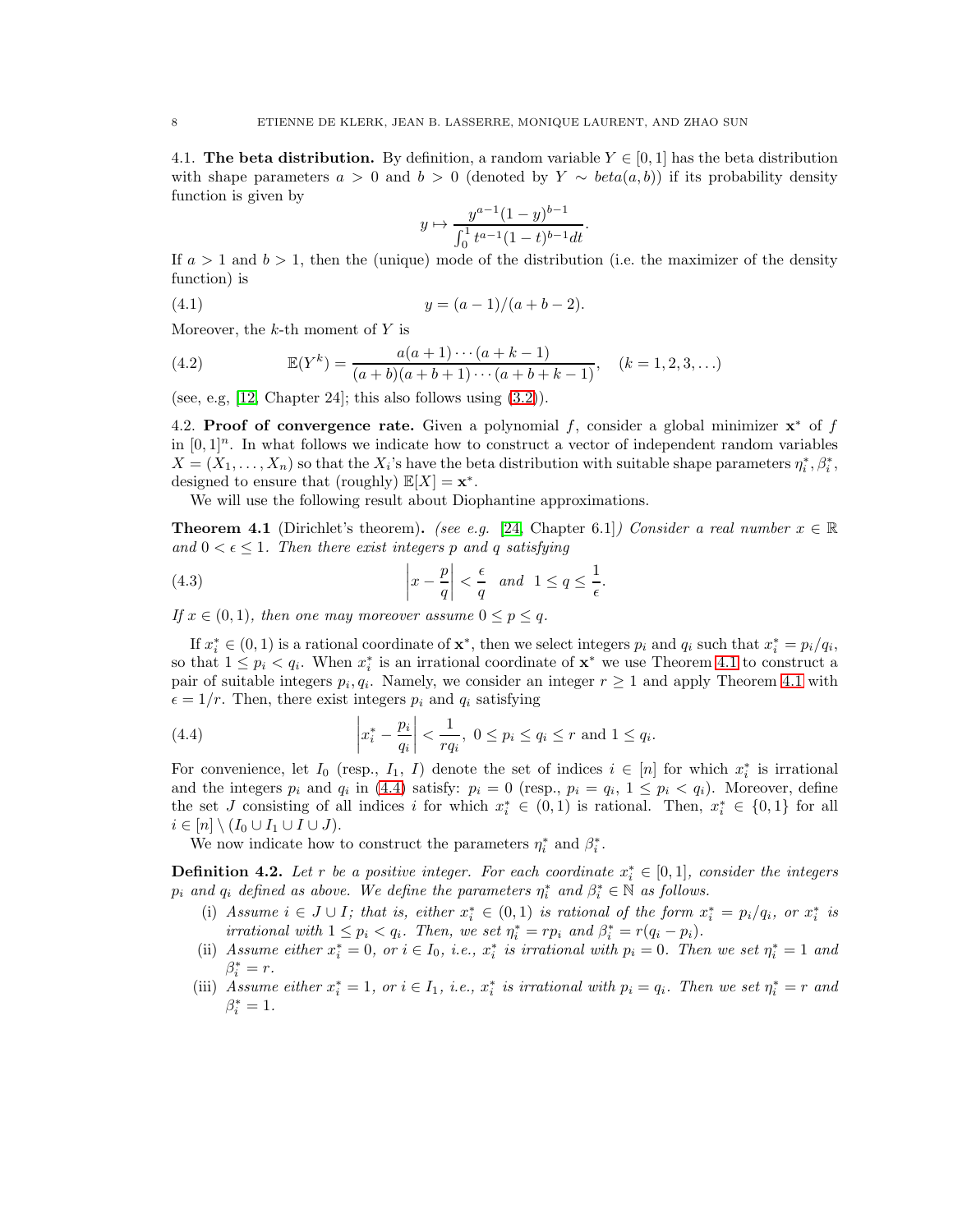Now we define the vector of independent random variables  $X := (X_1, \ldots, X_n)$ , where  $X_i \sim \text{beta}(\eta_i^*, \beta_i^*)$  $(i \in [n])$ .

For given  $\alpha \in \mathbb{N}^n$ , we denote  $X^{\alpha} = \prod_{i=1}^n X_i^{\alpha_i}$ . Since the random variables  $X_i$ 's are independent we have  $\mathbb{E}(X^{\alpha}) = \prod_{i=1}^{n} \mathbb{E}(X_i^{\alpha_i})$  and the expected value of  $f(X) = \sum_{\alpha \in \mathbb{N}^n} f_{\alpha} X^{\alpha}$  is given by

(4.5) 
$$
\mathbb{E}(f(X)) = \sum_{\alpha \in \mathbb{N}^n} f_{\alpha} \mathbb{E}(X^{\alpha}) = \sum_{\alpha \in \mathbb{N}^n} f_{\alpha} \prod_{i=1}^n \mathbb{E}(X_i^{\alpha_i}),
$$

where  $\mathbb{E}(X_i^{\alpha_i})$  can be computed using [\(4.2\)](#page-7-3). Observe moreover that, by construction,

(4.6) 
$$
\mathbb{E}(f(X)) = \frac{\int_{[0,1]^n} f(\mathbf{x}) \mathbf{x}^{\eta^* - 1} (1 - \mathbf{x})^{\beta^* - 1} d\mathbf{x}}{\int_{[0,1]^n} \mathbf{x}^{\eta^* - 1} (1 - \mathbf{x})^{\beta^* - 1} d\mathbf{x}} \ge f_{k_r}^H \ge f(\mathbf{x}^*) ,
$$

where we set

<span id="page-8-5"></span><span id="page-8-3"></span>
$$
k_r := \sum_{i=1}^n (\eta_i^* - 1 + \beta_i^* - 1)
$$

and let 1 denote the all-ones vector. We will also use the following estimate on the parameter  $k_r$ .

<span id="page-8-4"></span>**Lemma 4.3.** Consider the parameter  $k_r = \sum_{i=1}^n (\eta_i^* - 1 + \beta_i^* - 1)$ . Then the following holds:

- (i) If  $x^* \in \mathbb{Q}$  then  $k_r \le ar$  for all  $r \ge 1$ , where  $a > 0$  is a constant (not depending on r).
- (ii) If  $x^* \in \mathbb{R} \setminus \mathbb{Q}$  then  $k_r \leq a'r^2$  for all  $r \geq 1$ , where  $a' > 0$  is a constant (not depending on r).
- (iii) For  $r = 1$ , we have that  $k_1 = \sum_{i \in J} q_i 2|J|$ .

*Proof.* By construction,  $\eta_i^* + \beta_i^* - 2 = rq_i - 2$  for each  $i \in I \cup J$ , and  $\eta_i^* + \beta_i^* - 2 = r - 1$  otherwise. From this one gets  $k_r = r(\sum_{i \in I \cup J} q_i + n - |I \cup J|) - n - |I \cup J| =: ar - b$ , after setting  $b := n + |I \cup J|$ and  $a := \sum_{i \in I \cup J} q_i + n - |I \cup J|$ , so that  $a, b \ge 0$ . Thus,  $k_r \le ar$  holds.

Next, note that  $q_i \leq r$  for each  $i \in I$ , while  $q_i$  does not depend on r for  $i \in J$  (since then  $x_i^* = p_i/q_i$ ). Hence, in case (i),  $I = \emptyset$  and the constant a does not depend on r. In case (ii), we obtain:  $a \leq r|I| + \sum_{i \in J} q_i + n - |I \cup J| \leq a'r$ , after setting  $a' := |I| + \sum_{i \in J} q_i + n - |I \cup J|$ , which is thus a constant not depending on r. Then,  $k_r \le ar \le a'r^2$ .

In the case  $r = 1$  the set *I* is empty and thus  $k_1 = \sum_{i \in J} q_i - 2|J|$ , showing (iii). □

We can prove the following upper bound for the range  $\mathbb{E}(f(X)) - f(\mathbf{x}^*)$ , which will be crucial for establishing the rate of convergence of the parameters  $f_k^H$ .

<span id="page-8-0"></span>**Theorem 4.4.** Given a polynomial f, consider a global minimizer  $x^*$  of f in  $[0,1]^n$ . Let r be a positive integer. For any  $x_i^* \in [0,1]$  ( $i \in [n]$ ), consider the parameters  $\eta_i^*, \beta_i^*$  and random variables  $X_i$  in Definition [4.2.](#page-7-4) Then there exists a constant  $C_f > 0$  (depending only on f) such that

<span id="page-8-1"></span>
$$
\mathbb{E}(f(X)) - f(\mathbf{x}^*) \le \frac{C_f}{r}.
$$

For the proof of Theorem [4.4,](#page-8-0) we need the following three technical lemmas.

<span id="page-8-2"></span>**Lemma 4.5.** Let k be a positive integer. There exists a constant  $C_k > 0$  (depending only on k) for which the following relation holds:

(4.7) 
$$
\frac{rp(rp+1)\cdots(rp+k-1)}{rq(rq+1)\cdots(rq+k-1)} - \frac{p^k}{q^k} \le \frac{C_k}{r}
$$

for all integers  $1 \leq p < q$  and  $r \geq 1$ .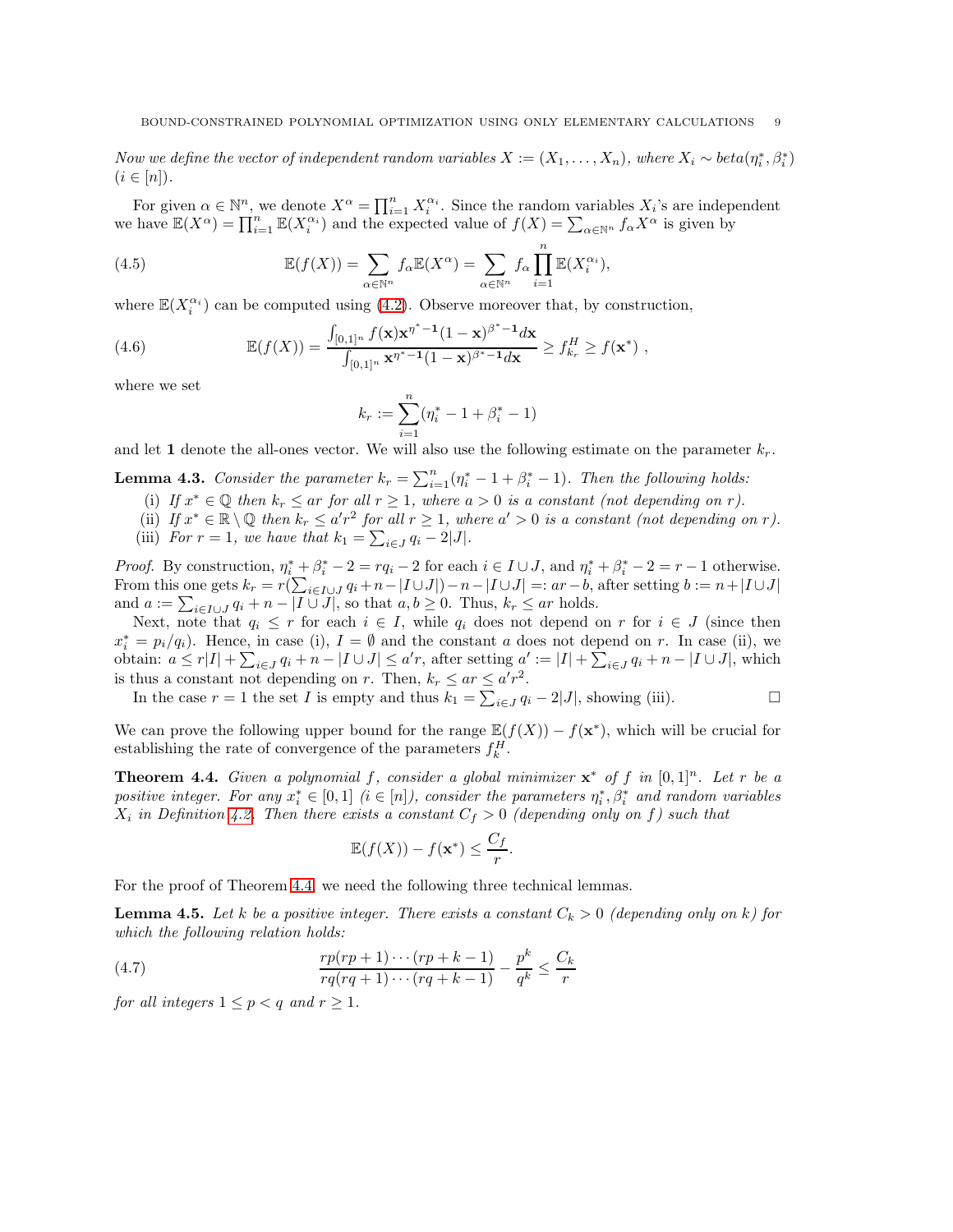*Proof.* Consider the univariate polynomial  $\phi(t) = (t+1)\cdots(t+k-1) = \sum_{i=0}^{k-1} a_i t^i$ , where the scalars  $a_i > 0$  depend only on k and  $a_{k-1} = 1$ . Denote by  $\Delta$  the left hand side in [\(4.7\)](#page-8-1), which can be written as  $\Delta = N/D$ , where we set

$$
N := r p q^k \phi(r p) - r q p^k \phi(r q), \quad D := r q^{k+1} \phi(r q).
$$

We first work out the term N:

$$
N = rp\left(\sum_{i=0}^{k-2} a_i r^i p^i q^{k-1} - \sum_{i=0}^{k-2} a_i r^i q^i p^{k-1}\right) = rp\sum_{i=0}^{k-2} a_i r^i p^i q^i (q^{k-1-i} - p^{k-1-i}).
$$

Write:  $q^{k-1-i} - p^{k-1-i} = (q-p) \sum_{j=0}^{k-2-i} q^j p^{k-2-i-j} \leq (q-p) q^{k-2-i} (k-1-i)$ , where we use the fact that  $p < q$ . This implies:

$$
N \leq r p q (q-p) \sum_{i=0}^{k-2} a_i r^i p^i q^{k-2} (k-1-i) = r p q^{k-1} (q-p) \sum_{i=0}^{k-2} a_i (k-1-i) r^i p^i =: N'.
$$

Thus we get:

$$
\Delta \le \frac{N'}{D} = \frac{p(q-p)}{q^2} \cdot \frac{\sum_{i=0}^{k-2} a_i (k-1-i) r^i p^i}{\phi(rq)}
$$

.

.

The first factor is at most 1, since one has:  $p(q-p) \leq q^2$ , as  $q^2 - p(q-p) = (q-p)^2 + pq$ . Second, we bound the sum  $\sum_{i=0}^{k-2} a_i (k-1-i) r^i p^i$  in terms of  $\phi(rq) = \sum_{j=0}^{k-1} a_j r^j q^j$ . Namely, define the constant

$$
C_k := \max_{0 \le i \le k-2} \frac{a_i(k-1-i)}{a_{i+1}},
$$

which depends only on  $k$ . We show that

$$
a_i(k-1-i)r^ip^i \le \frac{C_k}{r}.
$$

Indeed, for each  $0 \le i \le k-2$ , using  $p^i \le q^{i+1}$  and the definition of  $C_k$ , we get:

$$
r \cdot a_i(k-1-i)r^i p^i \le a_i(k-1-i)r^{i+1}q^{i+1} \le C_k a_{i+1}r^{i+1}q^{i+1}
$$

Summing over  $i = 0, 1, \ldots, k - 2$  gives:

$$
r\sum_{i=0}^{k-2} a_i(k-1-i)r^i p^i \le C_k \sum_{i=0}^{k-2} a_{i+1}r^{i+1} q^{i+1} \le C_k \phi(rq),
$$

and thus

$$
\Delta \le \frac{N'}{D} \le \frac{C_k}{r}
$$

as desired.  $\square$ 

<span id="page-9-0"></span>**Lemma 4.6.** Let r be a positive integer. For any  $x_i^* \in [0,1]$ , we consider the parameters  $\eta_i^*, \beta_i^*$ and random variables  $X_i$  in Definition [4.2.](#page-7-4) For any integer  $k \geq 1$ , there exists a constant  $C'_k > 0$ (depending only on  $k$ ) for which the following holds:

$$
\left|\mathbb{E}(X_i^k)-(x_i^*)^k\right|\leq \frac{C'_k}{r}.
$$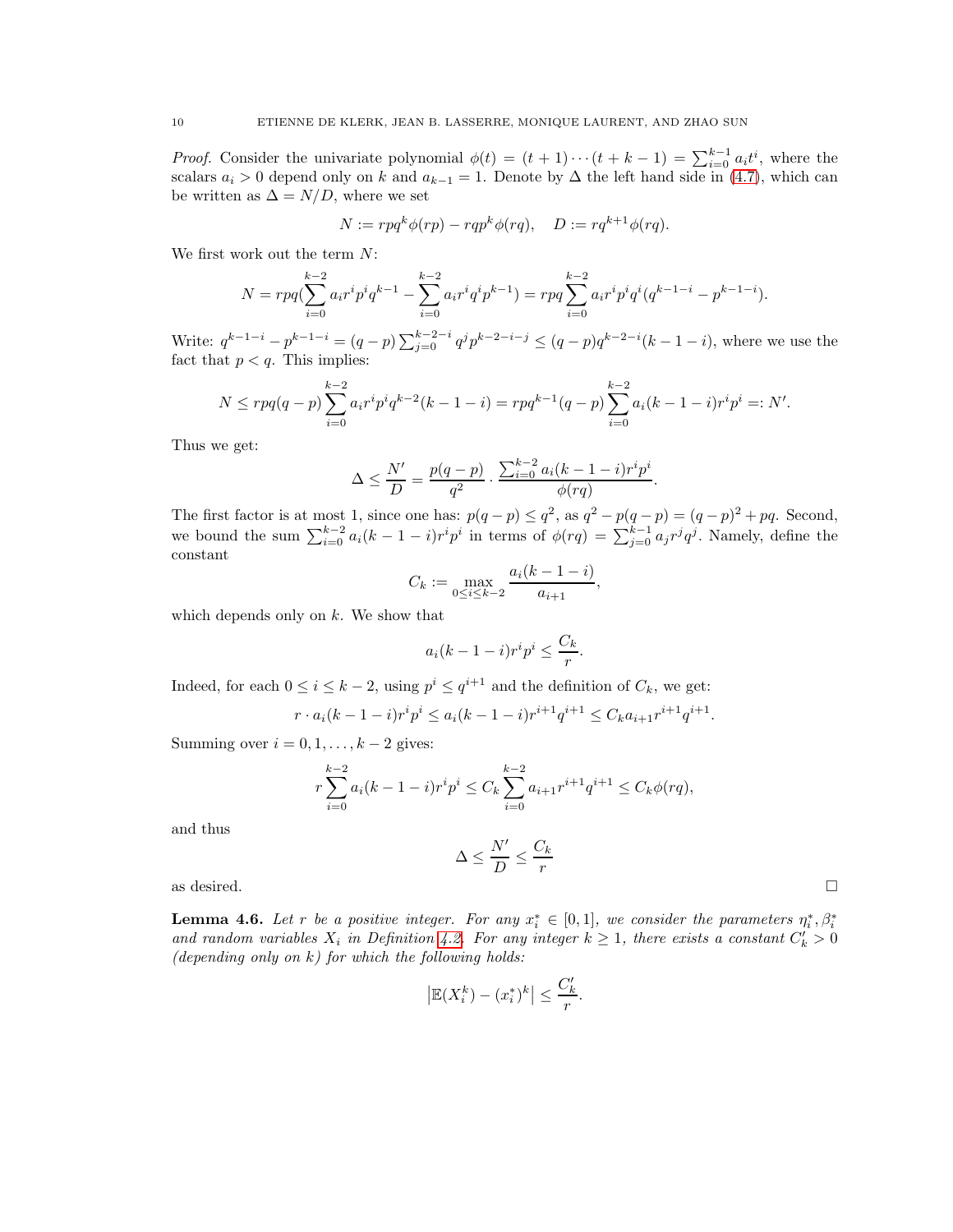*Proof.* (i) We consider first the case when  $x_i^* \in (0,1)$  with  $i \in J \cup I$ . Then, by Definition [4.2](#page-7-4) (i), one has  $\eta_i^* = rp_i$  and  $\beta_i^* = r(q_i - p_i)$ , where the integers  $p_i, q_i$  satisfy  $1 \leq p_i < q_i$ , and either  $x_i^* = p_i/q_i$ if  $x_i^*$  is rational, or  $|x_i^* - p_i/q_i| \leq 1/(q_i r) \leq 1/r$  if  $x_i^*$  is irrational. Then, by [\(4.2\)](#page-7-3), the k-th moment of  $X_i$  is

$$
\mathbb{E}(X_i^k) = \frac{\eta_i^*(\eta_i^* + 1) \cdots (\eta_i^* + k - 1)}{(\eta_i^* + \beta_i^*)(\eta_i^* + \beta_i^* + 1) \cdots (\eta_i^* + \beta_i^* + k - 1)} = \frac{rp_i(rp_i + 1) \cdots (rp_i + k - 1)}{rq_i(rq_i + 1) \cdots (rq_i + k - 1)}
$$

and we obtain:

$$
|\mathbb{E}(X_i^k) - (x_i^*)^k| \leq \underbrace{\left| \frac{rp_i(rp_i+1)\cdots(rp_i+k-1)}{rq_i(rq_i+1)\cdots(rq_i+k-1)} - \frac{p_i^k}{q_i^k} \right|}_{=:T_1} + \underbrace{\left| \frac{p_i^k}{q_i^k} - (x_i^*)^k \right|}_{=:T_2}.
$$

For the term  $T_1$ , Lemma [4.5](#page-8-2) implies:

$$
T_1 \le \frac{C_k}{r}
$$

.

For the term  $T_2$ , we have:

$$
T_2 = \left| \frac{p_i^k}{q_i^k} - (x_i^*)^k \right| = \left| \frac{p_i}{q_i} - x_i^* \right| \cdot \left( \sum_{h=0}^{k-1} \left( \frac{p_i}{q_i} \right)^h (x_i^*)^{k-h-1} \right) \le \frac{k}{r},
$$

since the first factor is at most  $1/r$  and, in the second factor, each term in the summation is bounded by 1. Summarizing, we obtain:  $|\mathbb{E}(X_i^k) - (x_i^*)^k| \le T_1 + T_2 \le (C_k + k)/r$ .

(ii) When  $x_i^* = 0$ , by Definition [4.2](#page-7-4) (ii), one has  $\eta_i^* = 1$  and  $\beta_i^* = r$ . Thus we have:

$$
\mathbb{E}(X_i^k) - (x_i^*)^k = E(X_i^k) = \frac{k!}{(r+1)(r+2)\cdots(r+k)} \leq \frac{k!}{r}.
$$

(iii) When  $i \in I_0$ , then  $x_i^* \leq 1/(q_i r) \leq 1/r$  and, using the above inequality in (ii), we get:

$$
|\mathbb{E}(X_i^k) - (x_i^*)^k| \le E(X_i^k) + (x_i^*)^k \le \frac{k!}{r} + \frac{1}{r^k} \le \frac{k!+1}{r}.
$$

(iv) When  $x_i^* = 1$ , by Definition [4.2](#page-7-4) (iii), one has  $\eta_i^* = r$  and  $\beta_i^* = 1$ . Thus we have:

$$
|\mathbb{E}(X_i^k) - (x_i^*)^k| = |\mathbb{E}(X_i^k) - 1| = \frac{k}{r+k} \le \frac{k}{r}.
$$

(v) Finally, if  $i \in I_1$ , then  $1 - x_i^* \leq 1/(q_i r) \leq 1/r$  and, using the above inequality in (iv), we get:

$$
|\mathbb{E}(X_i^k) - (x_i^*)^k| \le |\mathbb{E}(X_i^k) - 1| + (1 - (x_i^*)^k) \le \frac{k}{r} + \frac{k}{r} \le \frac{2k}{r}
$$

where we have used  $1 - (x_i^*)^k = (1 - x_i^*) \sum_{h=0}^{k-1} (x_i^*)^{k-h-1} \leq k(1 - x^*) \leq k/r$ . In all cases (i)-(v), we found  $\left| \mathbb{E}(X_i^k) - (x_i^*)^k \right| \leq C'_k/r$ , after setting  $C'_k = \max\{C_k + k, k!+1, 2k\}$ .  $\Box$ 

<span id="page-10-0"></span>**Lemma 4.7.** For any  $x, y \in \mathbb{R}^n$ , one has the following equality:

$$
\prod_{i=1}^{n} x_i - \prod_{i=1}^{n} y_i = \sum_{i=1}^{n} \left[ (x_i - y_i) \prod_{j=1}^{i-1} y_j \prod_{j=i+1}^{n} x_j \right].
$$

*Proof.* Proof by direct verification.  $\square$ 

,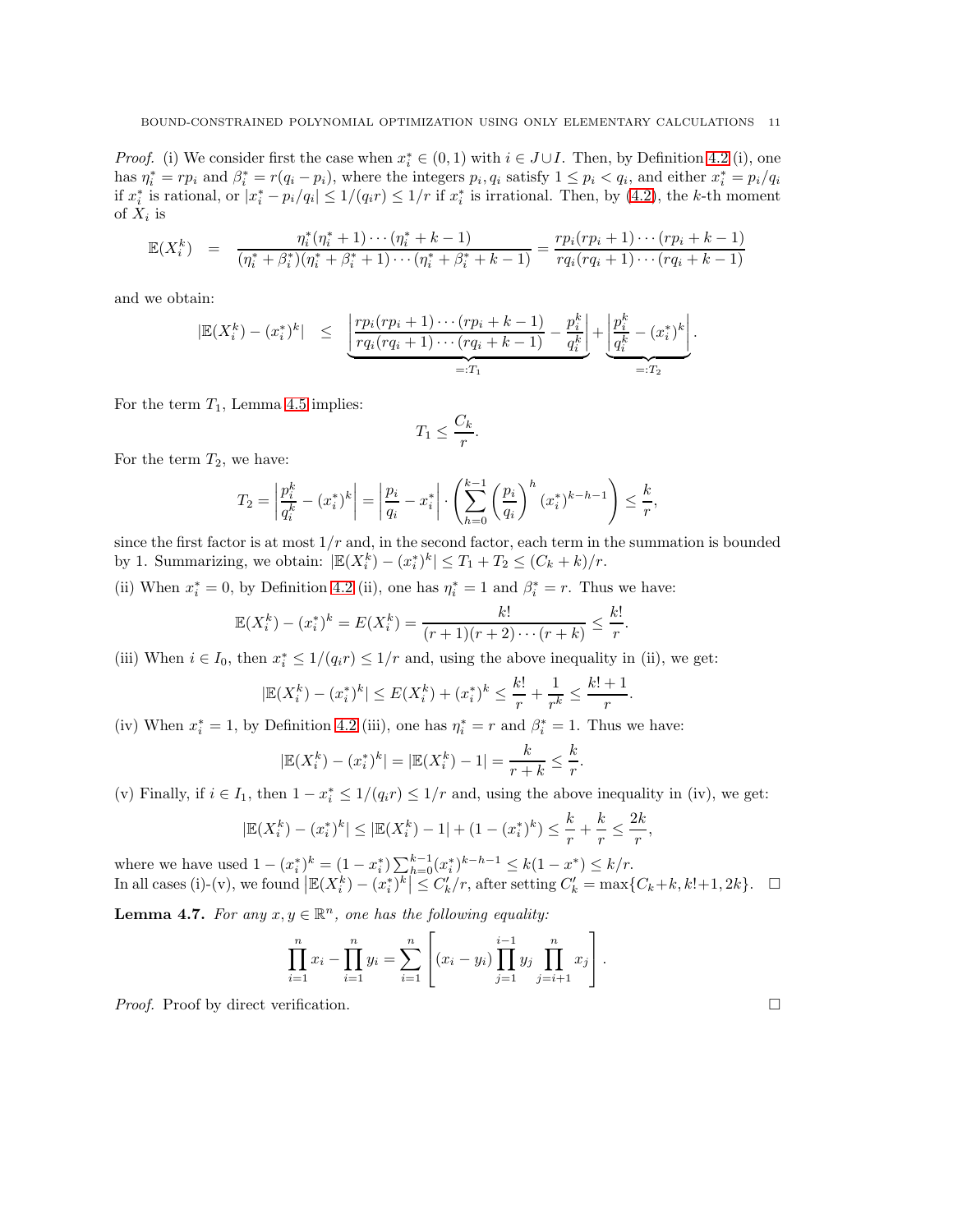Now we can prove Theorem [4.4.](#page-8-0)

*Proof.* (of Theorem [4.4\)](#page-8-0) We write  $f(\mathbf{x}) = \sum_{\alpha \in \mathbb{N}^n} f_{\alpha} \mathbf{x}^{\alpha}$ . From the definition [\(4.5\)](#page-8-3), we have

$$
\mathbb{E}(f(X)) - f(\mathbf{x}^*) = \sum_{\alpha \in \mathbb{N}^n} f_{\alpha} \underbrace{\left(\prod_{i=1}^n \mathbb{E}(X_i^{\alpha_i}) - \prod_{i=1}^n (x_i^*)^{\alpha_i}}_{=:A}\right)}_{=:A}.
$$

By Lemma [4.7,](#page-10-0) one has

$$
A = \sum_{i=1}^{n} \left( (\mathbb{E}(X_i^{\alpha_i}) - (x_i^*)^{\alpha_i}) \prod_{j=1}^{i-1} (x_j^*)^{\alpha_j} \prod_{j=i+1}^{n} \mathbb{E}(X_j^{\alpha_j}) \right)
$$
  
=:B

Since  $x_i^* \in [0,1]$  for any  $i \in [n]$ , then  $0 \leq B \leq 1$ . Moreover, by Definition [4.2](#page-7-4) and [\(4.2\)](#page-7-3), one has that  $\mathbb{E}(X_i^{\alpha_i}) \in [0,1]$  for any  $i \in [n]$ , and thus  $0 \leq C \leq 1$ . Combining with Lemma [4.6,](#page-9-0) we can conclude:  $|A| \leq (\sum_{i=1}^n C'_{\alpha_i})/r$ . Therefore, we obtain that

.

$$
\mathbb{E}(f(X)) - f(\mathbf{x}^*) \leq \sum_{\alpha \in \mathbb{N}^n} |f_{\alpha}| \sum_{i=1}^n |\mathbb{E}(X_i^{\alpha_i}) - (x_i^*)^{\alpha_i}|,
$$

where the right hand side is at most  $C_f/r$ , after setting  $C_f := \sum_{\alpha \in \mathbb{N}^n} |f_\alpha| \sum_{i=1}^n C'_{\alpha_i}$ . This concludes the proof.  $\Box$ 

We can now show the following results for the rate of convergence of the sequence  $f_k^H$ .

<span id="page-11-0"></span>**Theorem 4.8.** Given a polynomial f, let  $x^*$  be a global minimizer of f in  $[0,1]^n$  and consider as before the parameters

<span id="page-11-3"></span><span id="page-11-2"></span>
$$
f_k^H = \min_{(\eta,\beta)\in\mathbb{N}_k^{2n}} \frac{\int_{[0,1]^n} f(\mathbf{x}) \mathbf{x}^\eta (1-\mathbf{x})^\beta d\mathbf{x}}{\int_{[0,1]^n} \mathbf{x}^\eta (1-\mathbf{x})^\beta d\mathbf{x}} \quad (k=1,2,\ldots).
$$

There exists a constant  $M_f$  (depending only on f) such that

(4.8) 
$$
f_k^H - f(\mathbf{x}^*) \le \frac{M_f}{\sqrt{k}} \quad \text{for all } k \ge k_1,
$$

where  $k_1 = \sum_{i \in J} q_i - 2|J|$  (as in Lemma [4.3](#page-8-4) (iii)). Moreover, if f has a rational global minimizer  $x^*$ , then there exists a constant  $M'_f$  (depending only on f) such that

(4.9) 
$$
f_k^H - f(\mathbf{x}^*) \le \frac{M'_f}{k} \quad \text{for all } k \ge k_1.
$$

In particular, the convergence rate is in  $O(1/k)$  when f is a quadratic polynomial.

*Proof.* Consider an integer  $r \ge 1$  and, as in Definition [4.2,](#page-7-4) the parameters  $\eta_i^*, \beta_i^*$  and the random variables  $X_i \sim \text{beta}(\eta_i^*, \beta_i^*)$  for  $i \in [n]$ . Recall also the parameter  $k_r$  from Lemma [4.3.](#page-8-4) Then, as observed earlier in [\(4.6\)](#page-8-5), by the definition of the parameter  $f_{k_r}^H$ , we have that  $\mathbb{E}(f(X)) \ge f_{k_r}^H$ . Moreover, by Theorem [4.4,](#page-8-0)  $\mathbb{E}(f(X)) - f(\mathbf{x}^*) \leq C_f/r$  for some constant  $C_f$  (depending only on f). Therefore, we have the following inequality:

<span id="page-11-1"></span>
$$
(4.10) \t\t f_{k_r}^H - f(\mathbf{x}^*) \le \frac{C_f}{r}.
$$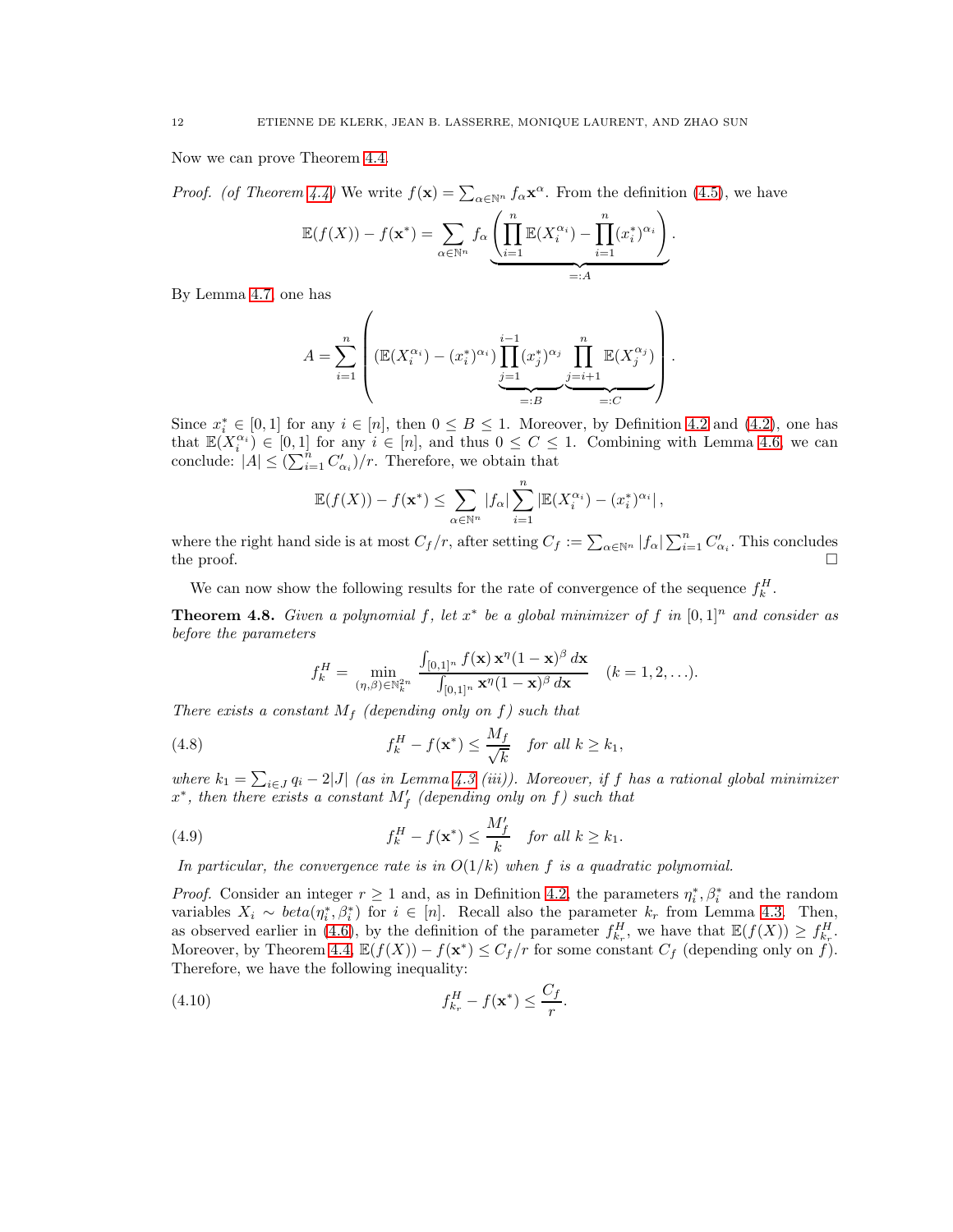We now consider an arbitrary integer  $k \geq k_1$ . Let  $r \geq 1$  be the largest integer for which  $k \geq k_r$ . Then we have  $k_r \leq k < k_{r+1}$ . As  $k_r \leq k$ , we have the inequality  $f_k^H - f(\mathbf{x}^*) \leq f_{k_r}^H - f(\mathbf{x}^*)$  and thus, using [\(4.10\)](#page-11-1),  $f_k^H - f(\mathbf{x}^*) \leq \frac{C_f}{r}$  $\frac{df}{r}$ . We now bound  $1/r$  in terms of k.

If  $x^* \in \mathbb{Q}$  then, by Lemma [4.3](#page-8-4) (i),  $k_{r+1} \le a(r+1) \le 2ar$ , which implies  $k \le k_{r+1} \le 2ar$ , where the constant a does not depend on r. Thus,  $f_k^H - f(\mathbf{x}^*) \le \frac{C_f}{r} \le \frac{2aC_f}{k} = \frac{M_f}{k}$  $\frac{df}{k}$ , where the constant  $M_f = 2aC_f$  depends only on f. This shows [\(4.9\)](#page-11-2).

If  $x^* \notin \mathbb{Q}$  then, by Lemma [4.3](#page-8-4) (ii),  $k_{r+1} \leq a'(r+1)^2 \leq 4a'r^2$ , which implies  $k \leq k_{r+1} \leq 4a'r^2$  and thus  $\frac{1}{r} \leq \frac{2\sqrt{a'}}{\sqrt{k}}$ , where the constant a' does not depend on r. Therefore,  $f_k^H - f(\mathbf{x}^*) \leq \frac{C_f}{r} \leq \frac{2\sqrt{a'}}{r}$  $\sqrt{\frac{a'C_f}{b}}$  $\frac{\sum f}{k},$ which shows that  $f_k^H - f(\mathbf{x}^*) \leq \frac{M'_f}{\sqrt{k}}$  and thus [\(4.8\)](#page-11-3), after setting  $M'_f = 2\sqrt{a'}C_f$ .

Finally, if f is quadratic then, by a result of Vavasis  $[25]$ , f has a rational minimizer over the hypercube and thus the rate of convergence is  $O(1/k)$ .

Note that the inequalities [\(4.8\)](#page-11-3) and [\(4.9\)](#page-11-2) hold for all  $k \geq k_1$ , where  $k_1$  depends only on the rational components in  $(0, 1)$  of the minimizer  $x^*$ . The constant  $k_1$  can be in  $O(1)$ , e.g., when all but  $O(1)$  of these rational components have a small denominator (say, equal to 2). Thus we can, for some problem classes, get a bound with an error estimate in polynomial time.

<span id="page-12-0"></span>**Example 4.9.** Consider the polynomial  $f = \sum_{i=1}^{n} x_i$  and the set  $\mathbf{K} = [0, 1]^n$ . Then  $f_{min, \mathbf{K}} = 0$ is attained at the zero vector. Using the relations [\(3.1\)](#page-5-3), [\(3.2\)](#page-5-4) and [\(3.3\)](#page-5-5) it follows that  $f_k^H$  =  $\min_{(\eta,\beta)\in\mathbb{N}_{k}^{2n}}\sum_{i=1}^{n}\frac{\eta_{i}+1}{\eta_{i}+\beta_{i}+2}$ . Since  $\eta_{i}+\beta_{i}\leq k$  and  $\eta_{i}\geq 0$  (for any  $i\in[n]$ ), we have  $f_{k}^{H}\geq\frac{n}{k+2}$ . By this example, there does not exist any  $\delta > 0$  such that, for any f,  $f_k^H - f_{\min,K} = O(1/k^{1+\delta}).$ Therefore, when a rational minimizer exists, the convergence rate from Theorem [4.8](#page-11-0) in  $O(1/k)$  for  $f_k^H$  is tight.

5. BOUNDING THE RATE OF CONVERGENCE FOR GRID SEARCH OVER  $\mathbf{K} = [0, 1]^n$ 

<span id="page-12-1"></span>As an alternative to computing  $f_k^H$  on  $\mathbf{K} = Q := [0, 1]^n$ , one may minimize f over the regular grid:

$$
Q(k) := \{ \mathbf{x} \in Q = [0,1]^n \mid k \mathbf{x} \in \mathbb{N}^n \},
$$

i.e., the set of rational points in  $[0, 1]^n$  with denominator k. Thus we get the upper bound

$$
f_{\min,Q(k)} := \min_{\mathbf{x} \in Q(k)} f(x) \ge f_{\min,Q} \quad k = 1, 2, \dots
$$

De Klerk and Laurent [\[3\]](#page-22-11) showed a rate of convergence in  $O(1/k)$  for this sequence of upper bounds:

(5.1) 
$$
f_{\min,Q(k)} - f_{\min,Q} \le \frac{L(f)}{k} {d+1 \choose 3} n^d \text{ for any } k \ge d,
$$

where d is the degree of f and  $L(f)$  is the constant

$$
L(f) = \max_{\alpha} |f_{\alpha}| \frac{\prod_{i=1}^{n} \alpha_i!}{|\alpha|!}.
$$

We can in fact show a stronger convergence rate in  $O(1/k^2)$ .

**Theorem 5.1.** Let f be a polynomial and let  $\mathbf{x}^*$  be a global minimizer of f in  $[0,1]^n$ . Then there exists a constant  $C_f$  (depending on f) such that

$$
f_{\min,Q(k)} - f(\mathbf{x}^*) \le \frac{C_f}{k^2}
$$
 for all  $k \ge 1$ .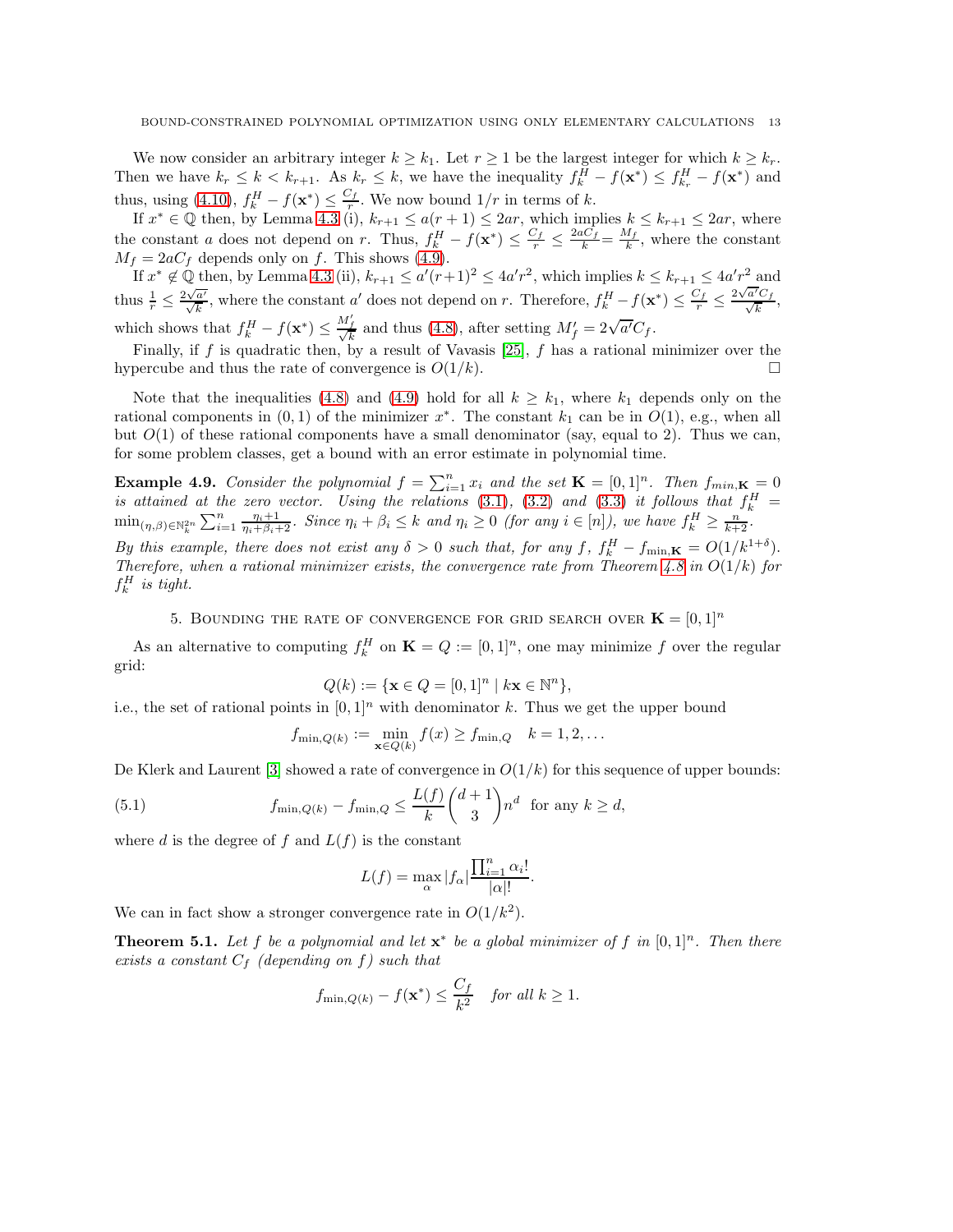*Proof.* Fix  $k \geq 1$ . By looking at the grid point in  $Q(k)$  closest to  $\mathbf{x}^*$ , there exists  $\mathbf{h} \in [0,1]^n$  such that  $\mathbf{x}^* + \mathbf{h} \in Q(k)$  and  $\|\mathbf{h}\| \leq \frac{\sqrt{n}}{k}$  $\frac{m}{k}$ . Then, by Taylor's theorem, we have that

(5.2) 
$$
f(\mathbf{x}^* + \mathbf{h}) = f(\mathbf{x}^*) + \mathbf{h}^T \nabla f(\mathbf{x}^*) + \frac{1}{2} \mathbf{h}^T \nabla^2 f(\zeta) \mathbf{h},
$$

for some point  $\zeta$  lying in the segment  $[\mathbf{x}^*, \mathbf{x}^* + \mathbf{h}] \subseteq [0, 1]^n$ .

Assume first that the global minimizer  $\mathbf{x}^*$  lies in the interior of  $[0,1]^n$ . Then  $\nabla f(\mathbf{x}^*)=0$  and thus

$$
f_{\min,Q(k)} - f(\mathbf{x}^*) \le f(\mathbf{x}^* + \mathbf{h}) - f(\mathbf{x}^*) \le C \|\mathbf{h}\|^2 \le \frac{nC}{k^2},
$$

after setting  $C := \max_{\zeta \in [0,1]^n} ||\nabla^2 f(\zeta)||/2.$ 

Assume now that  $\mathbf{x}^*$  lies on the boundary of  $[0,1]^n$  and let  $I_0$  (resp.,  $I_1$ , I) denote the set of indices  $i \in [n]$  for which  $x_i^* = 0$  (resp.,  $x_i^* = 1, x_i^* \in (0,1)$ ). Define the polynomial  $g(y) =$  $f(y, 0, \ldots, 0, 1, \ldots, 1)$  (with 0 at the positions  $i \in I_0$  and 1 at the positions  $i \in I_1$ ) in the variable  $y \in \mathbb{R}^{|I|}$ . Then  $\mathbf{x}_I^* = (x_i^*)_{i \in I}$  is a global minimizer of g over  $[0,1]^{|I|}$  which lies in the interior. So we may apply the preceding reasoning to the polynomial g and conclude that  $g_{\min,Q(k)} - g(\mathbf{x}_I^*) \leq \frac{C'}{k_1^2}$  $k<sup>2</sup>$ for some constant C' (depending on g and thus on f). As  $f_{\min,Q(k)} \leq g_{\min,Q(k)}$  and  $f(\mathbf{x}^*) = g(\mathbf{x}_I^*)$ the result follows.  $\Box$ 

Therefore the bounds  $f_{\min,Q(k)}$  obtained through grid search have a faster convergence rate than the bounds  $f_k^H$ . However, for any fixed value of k, for the bound  $f_k^H$  one needs a polynomial number  $O(n^k)$  of computations (similar to function evaluations), while computing the bound  $f_{\min,Q(k)}$ requires an exponential number  $k^n$  of function evaluations. Hence the 'measure-based' guided search producing the bounds  $f_k^H$  is superior to the brute force grid search technique in terms of complexity.

6. Obtaining feasible points **x** with  $f(\mathbf{x}) \leq f_k^H$ 

<span id="page-13-0"></span>In this section we describe how to generate a point  $\mathbf{x} \in \mathbf{K} \subseteq [0,1]^n$  such that  $f(\mathbf{x}) \leq f_k^H$  (or that  $f(\mathbf{x}) \leq f_k^H + \epsilon$  for some small  $\epsilon > 0$ ).

We will discuss in turn:

- the convex case (and related cases), and
- the general case.

<span id="page-13-1"></span>6.1. The convex case (and related cases): using the Jensen inequality. Our main tool for treating the convex case (and related cases) will be the Jensen inequality.

**Lemma 6.1** (Jensen inequality). If  $C \subseteq \mathbb{R}^n$  is convex,  $\phi : C \to \mathbb{R}$  is a convex function, and  $X \in C$ a random variable, then

$$
\phi(\mathbb{E}(X)) \leq \mathbb{E}(\phi(X)).
$$

<span id="page-13-2"></span>**Theorem 6.2.** Assume that  $\mathbf{K} \subseteq [0,1]^n$  is closed and convex, and  $(\eta, \beta) \in \mathbb{N}_k^{2n}$  is such that

$$
f_k^H = \frac{\int_{\mathbf{K}} f(\mathbf{x}) \mathbf{x}^\eta (1 - \mathbf{x})^\beta d\mathbf{x}}{\int_{\mathbf{K}} \mathbf{x}^\eta (1 - \mathbf{x})^\beta d\mathbf{x}}.
$$

Let  $X = (X_1, \ldots, X_n)$  be a vector of random variables with  $X_i \sim \text{beta}(\eta_i + 1, \beta_i + 1)$   $(i \in [n])$ . Then one has  $f(\mathbb{E}(X)) \leq f_k^H$  in the following cases:

 $(1)$  f is convex;

(2) f has only nonnegative coefficients;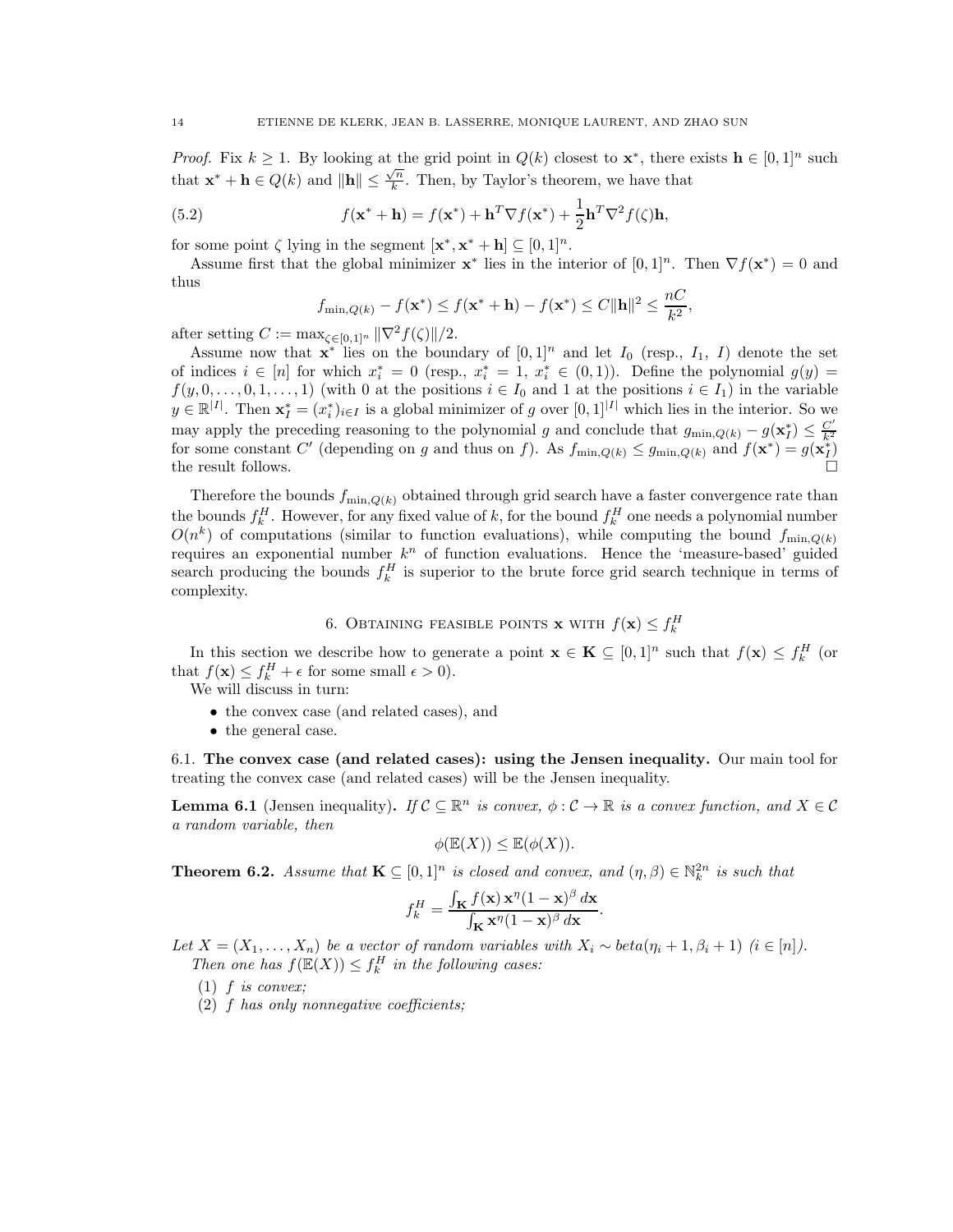(3) f is square-free, i.e.,  $f(\mathbf{x}) = \sum_{\alpha \in \{0,1\}^n} f_{\alpha} \mathbf{x}^{\alpha}$ .

Proof. The proof uses the fact that, by construction,

$$
f_k^H = \mathbb{E}(f(X)).
$$

Thus the first item follows immediately from Jensen's inequality. For the proof of the second item, recall that

$$
f_k^H = \mathbb{E}(f(X)) = \sum_{\alpha \in \mathbb{N}^n} f_{\alpha} \prod_{i=1}^n \mathbb{E}(X_i^{\alpha_i})
$$

where we now assume  $f_{\alpha} \geq 0$  for all  $\alpha$ . Since  $\phi(X_i) = X_i^{\alpha_i}$  is convex on [0, 1]  $(i \in [n])$ , Jensen's inequality yields  $\mathbb{E}(X_i^{\alpha_i}) \geq [\mathbb{E}(X_i)]^{\alpha_i}$ . Thus

$$
f_k^H \ge \sum_{\alpha \in \mathbb{N}^n} f_{\alpha} \mathbb{E}(X)^{\alpha},
$$

as required. For the third item, where  $f$  is assumed square-free, one has

$$
f_k^H = \mathbb{E}(f(X)) = \sum_{\alpha \in \mathbb{N}^n} f_{\alpha} \prod_{i=1}^n \mathbb{E}(X_i^{\alpha_i})
$$

where all  $\alpha \in \{0,1\}^n$  so that  $\mathbb{E}(X_i^{\alpha_i}) = [\mathbb{E}(X_i)]^{\alpha_i}$ , and consequently

$$
f_k^H = \sum_{\alpha \in \mathbb{N}^n} f_{\alpha} \mathbb{E}(X)^{\alpha}.
$$

This completes the proof.  $\Box$ 

## <span id="page-14-0"></span>6.2. The general case.

Sampling. One may generate random samples  $\mathbf{x} \in \mathbf{K}$  from the density  $\sigma$  on  $\mathbf{K}$  using the well-known method of conditional distributions (see e.g., [\[21,](#page-22-18) Section 8.5.1]). For  $\mathbf{K} = [0,1]^n$ , the procedure is described in detail in [\[6,](#page-22-6) Section 3]. In this way one may obtain, with high probability, a point  $\mathbf{x} \in \mathbf{K}$  with  $f(\mathbf{x}) \leq f_k^H + \epsilon$ , for any given  $\epsilon > 0$ . (The size of the sample depends on  $\epsilon$ .) Here we only mention that this procedure may be done in time polynomial in n and  $1/\epsilon$ ; for details the reader is referred to [\[6,](#page-22-6) Section 3].

A heuristic based on the mode. As an alternative, one may consider the heuristic that returns the mode (i.e. maximizer) of the density  $\sigma$  as a candidate solution; cf. Example [2.5.](#page-4-2) The mode may be calculated one variable at a time using [\(4.1\)](#page-7-5).

In Section [7](#page-14-1) below, we will illustrate the performance of all the strategies described in this section on numerical examples.

### 7. Numerical examples

<span id="page-14-1"></span>In this section we will present numerical examples to illustrate the behaviour of the sequences of upper bounds, and of the techniques to obtain feasible points.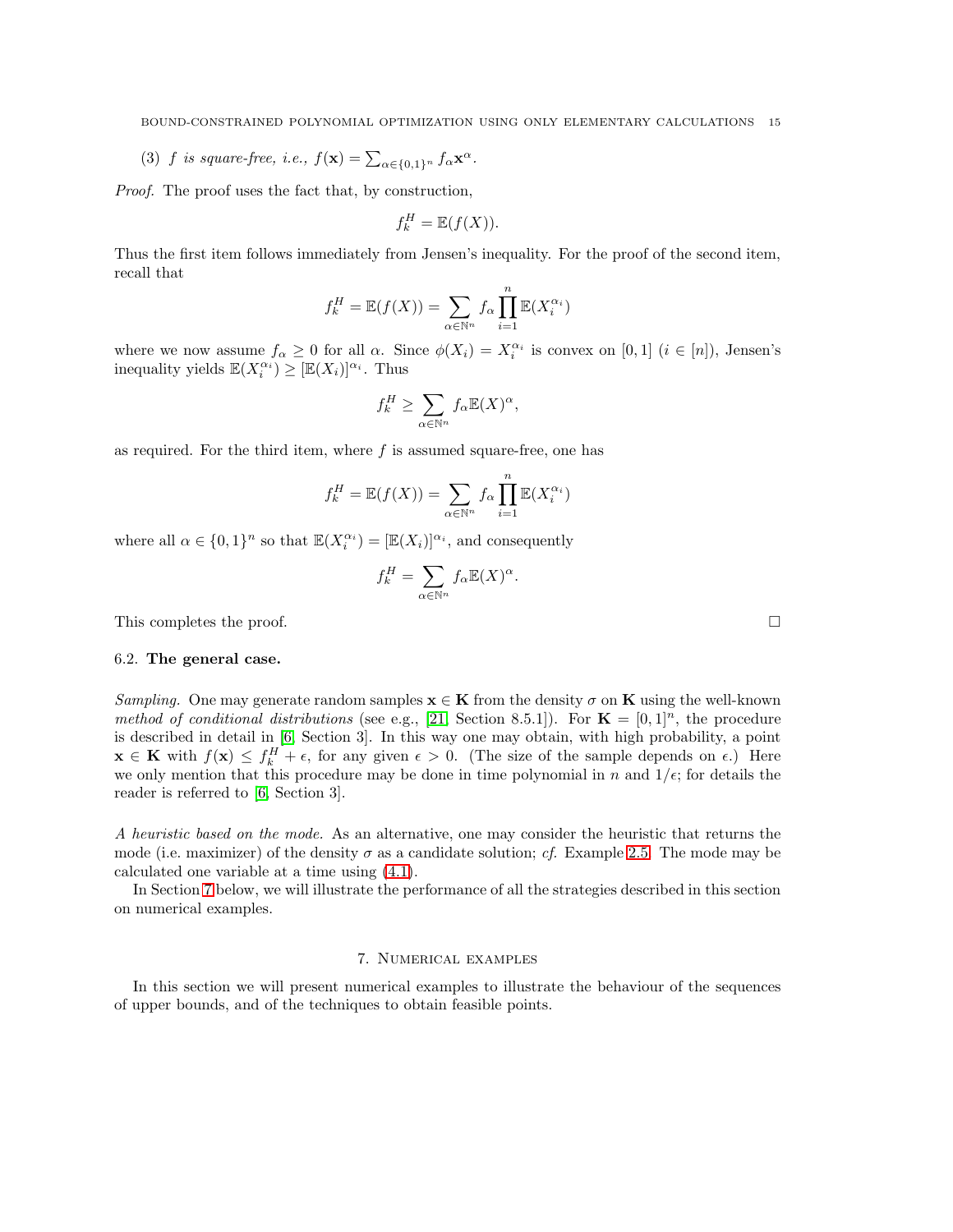7.1. The complexity of computing  $f_k^H$  and  $f_k^{sos}$ . We let  $N_f$  denote the set of indices  $\alpha \in \mathbb{N}^n$ for which  $f_{\alpha} \neq 0$ ; note that  $|N_f| \leq {n+d \choose d}$  if d is the total degree of f. The computation of  $f_k^H$  is done by computing

$$
\sum_{\alpha \in N_f} f_{\alpha} \frac{\gamma_{(\eta + \alpha, \beta)}}{\gamma_{(\eta, \beta)}}
$$

for all  $(\eta, \beta) \in \mathbb{N}_{\frac{R}{6}}^{2n}$ , and taking the minimum. (We assume that the values  $\gamma_{(\eta,\beta)}$  are pre-computed for all  $(\eta, \beta) \in \mathbb{N}_{k+d}^{2n}$ .)

Thus, for fixed  $(\eta, \beta) \in \mathbb{N}_k^{2n}$ , one may first compute the inner product of the vectors with components  $f_{\alpha}$  and  $\gamma_{(\eta+\alpha,\beta)}$  (indexed by  $\alpha$ ). Note that these vectors are of size  $|N_f|$ . Since there are  $\binom{2n+k-1}{k}$  $\binom{2n+k-1}{k}$  $\binom{2n+k-1}{k}$  pairs  $(\eta, \beta) \in \mathbb{N}_{k}^{2n}$ , the entire computation requires  $(2|N_f| + 1)\binom{2n+k-1}{k}$  flops <sup>1</sup>.

As mentioned before, the computation of the upper bounds  $f_k^{sos}$  may be done by finding the smallest generalized eigenvalue  $\lambda$  of the system:

$$
Ax = \lambda Bx \qquad (x \neq 0),
$$

for suitable symmetric matrices A and B of order  $\binom{n+k}{k}$ . In particular, the rows and columns of the two matrices are indexed by  $\mathbb{N}^n_{\leq k}$ , and

$$
A_{\alpha,\beta} = \sum_{\delta \in N_f} f_{\delta} \int_{\mathbf{K}} \mathbf{x}^{\alpha+\beta+\delta} d\mathbf{x}, \quad B_{\alpha,\beta} = \int_{\mathbf{K}} \mathbf{x}^{\alpha+\beta} d\mathbf{x} \quad \alpha, \beta \in \mathbb{N}_{\leq k}^n.
$$

Note that the matrices A and B depend on the moments of the Lebesgue measure on  $\mathbf{K} = [0, 1]^n$ , and that these moments may be computed beforehand, by assumption. One may compute  $A_{\alpha,\beta}$ by taking the inner product of  $(f_\delta)_{\delta \in N_f}$  with the vector of moments  $\left(\int_K \mathbf{x}^{\alpha+\beta+\delta} d\mathbf{x}\right)_{\delta \in N_f}$ . Thus

computation of the elements of A require a total of  $|N_f| \left(\binom{n+k}{k}+1\right)^2$  flops.

Also note that the matrix  $B$  is a positive definite (Gram) matrix. Thus one has to solve a socalled symmetric-definite generalized eigenvalue problem, and this may be done in  $14\binom{n+k}{k}^3$  flops; see e.g. [\[9,](#page-22-19) Section 8.7.2]. Thus one may compute  $f_k^{sos}$  in at most  $14\binom{n+k}{k}^3 + |N_f|\left(\binom{n+k}{k}+1\right)^2$ flops.

7.2. Test functions and results. We consider several well-known polynomial test functions from global optimization (also used in [\[6\]](#page-22-6)), that are listed in Table [1.](#page-16-0) Note that the Booth and Matyas functions are convex. Note also that the functions have a rational minimizer in the hypercube (except the Styblinski-Tang function).

We start by listing the upper bounds  $f_k^H$  for these test functions in Table [2](#page-16-1) for densities with degree up to  $k = 50$ .

One notices that the observed convergence rate is more-or-less in line with the  $O(1/k)$  bound.

In a next experiment, we compare the Handelman-type densities  $(f_k^H$  bounds) to SOS densities  $(f_{k/2}^{sos}$  bounds); see Tables [3](#page-17-0) and [4.](#page-17-1)

<span id="page-15-0"></span><sup>1</sup>We define floating point operations (flops) as in [\[9,](#page-22-19) p. 18]; in particular, by this definition the inner product of two *n*-vectors requires  $2n$  flops.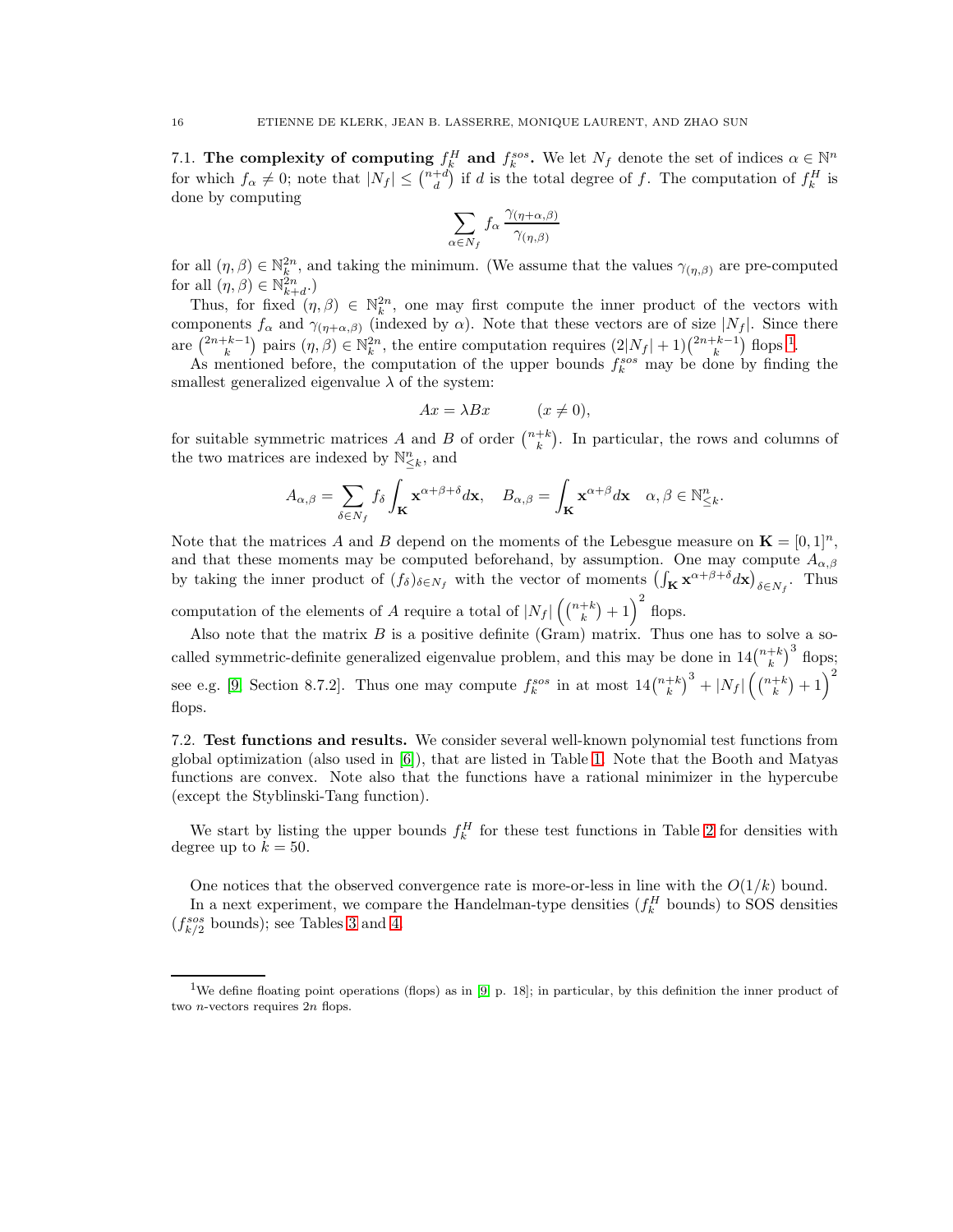<span id="page-16-0"></span>

| Name<br>Formula                 |                                                                                                           | Minimum $(f_{\min,K})$                                                                                                      | Search do-<br>$\text{main}(\mathbf{K})$ |
|---------------------------------|-----------------------------------------------------------------------------------------------------------|-----------------------------------------------------------------------------------------------------------------------------|-----------------------------------------|
| Booth Function                  | $f = (20x_1 + 40x_2 - 37)^2 + (40x_1 + 20x_2 - 35)^2$                                                     | $f(0.55, 0.65) = 0$                                                                                                         | $[0, 1]^{2}$                            |
| Matyas Function                 | $= 0.26[(20x_1 - 10)^2 + (20x_2 - 10)^2] -$<br>$0.48(20x_1 - 10)(20x_2 - 10)$                             | $f(0.5, 0.5) = 0$                                                                                                           | $[0, 1]^{2}$                            |
| Motzkin Polynomial              | $f = (4x_1 - 2)^4 (4x_2 - 2)^2 + (4x_1 - 2)^2 (4x_2 -$<br>$(2)^4 - 3(4x_1 - 2)^2(4x_2 - 2)^2 + 1$         | $f(\frac{1}{4}, \frac{1}{4}) = f(\frac{1}{4}, \frac{3}{4}) = f(\frac{3}{4}, \frac{1}{4}) = f(\frac{3}{4}, \frac{3}{4}) = 0$ | $[0, 1]^{2}$                            |
| Three-Hump<br>Camel<br>Function | $f = 2(10x_1-5)^2-1.05(10x_1-5)^4+\frac{1}{6}(10x_1-$<br>$(5)^6 + (10x_1 - 5)(10x_2 - 5) + (10x_2 - 5)^2$ | $f(0.5, 0.5) = 0$                                                                                                           | $[0, 1]^{2}$                            |
| Styblinski-Tang Func-<br>tion   | $f = \frac{n}{\sum_{i=1}^{n} \frac{1}{2} (10x_i - 5)^4 - 8(10x_i - 5)^2 + 1}$<br>$\frac{5}{8}(10x_i-5)$   | $f(0.20906466,\ldots,0.20906466) = -39.16599n$                                                                              | $[0, 1]^{n}$                            |
| Rosenbrock Function             | $f = \sum_{i=1}^{n-1} 100(4.096x_{i+1} - 2.048 -$<br>$(4.096x_i - 2.048)^2)^2 + (4.096x_i - 3.048)^2$     | $f(\frac{3048}{4096},\ldots,\frac{3048}{4096})=0$                                                                           | $[0, 1]^{n}$                            |

Table 1. Test functions

<span id="page-16-1"></span>TABLE 2.  $f_k^H$  for Booth, Matyas, Motzkin, Three–Hump Camel, Styblinski–Tang and Rosenbrock Functions.

| $\boldsymbol{k}$ | Booth   |         | Motzkin | T-H.   | St.-Tang  | Rosen. $(n =$ | Rosen. $(n =$ | Rosen. $(n =$ |
|------------------|---------|---------|---------|--------|-----------|---------------|---------------|---------------|
|                  |         | Matyas  |         | Camel  | $(n=2)$   | 2)            | 3)            | 4)            |
| 1                | 280.667 | 17.3333 | 4.2000  | 265.77 | $-12.5$   | 303.16        | 794.818       | 1289.9        |
| $\overline{2}$   | 250.667 | 12.0000 | 2.1886  | 86.091 | $-17.381$ | 235.68        | 603.931       | 1097.7        |
| 3                | 214.0   | 11.0667 | 2.1886  | 86.091 | $-21.548$ | 177.91        | 536.449       | 906.76        |
| 4                | 184.0   | 8.8000  | 1.2743  | 40.593 | $-26.429$ | 148.6         | 478.673       | 839.28        |
| 5                | 172.0   | 8.1333  | 1.2743  | 40.593 | $-28.929$ | 142.2         | 411.191       | 781.51        |
| 6                | 151.333 | 6.9867  | 1.0218  | 24.354 | $-31.429$ | 130.43        | 343.863       | 714.02        |
| 7                | 143.905 | 6.5524  | 1.0218  | 24.354 | $-32.778$ | 120.17        | 314.559       | 646.68        |
| 8                | 130.762 | 5.9048  | 0.8912  | 17.322 | $-34.127$ | 103.43        | 296.24        | 579.2         |
| 9                | 125.429 | 5.6190  | 0.8912  | 17.322 | $-34.921$ | 100.03        | 266.936       | 511.86        |
| 10               | 117.571 | 5.2245  | 0.8538  | 13.867 | $-35.714$ | 91.011        | 252.003       | 482.56        |
| 11               | 109.556 | 5.0317  | 0.8538  | 13.867 | $-36.956$ | 87.425        | 239.06        | 460.14        |
| 12               | 106.222 | 4.7778  | 0.8384  | 10.534 | $-38.305$ | 76.959        | 225.146       | 430.83        |
| 13               | 99.4545 | 4.6444  | 0.8384  | 10.534 | $-39.516$ | 75.033        | 212.057       | 406.9         |
| 14               | 94.7407 | 4.4741  | 0.8366  | 8.6752 | $-40.31$  | 69.148        | 203.723       | 377.6         |
| 15               | 90.6667 | 4.3798  | 0.8339  | 8.6752 | $-41.003$ | 66.266        | 189.252       | 362.66        |
| 16               | 85.6364 | 4.2618  | 0.8336  | 7.2466 | $-42.483$ | 60.434        | 179.188       | 349.718       |
| 17               | 83.0909 | 4.1939  | 0.8242  | 7.2466 | $-43.694$ | 59.243        | 169.714       | 334.462       |
| 18               | 78.6434 | 4.1102  | 0.8139  | 6.1763 | $-44.905$ | 55.276        | 163.392       | 321.52        |
| 19               | 75.8648 | 4.0606  | 0.8062  | 6.1763 | $-45.598$ | 52.947        | 155.662       | 309.927       |
| 20               | 73.5152 | 4.0000  | 0.8025  | 5.3826 | $-46.291$ | 49.381        | 150.066       | 294.517       |
| 25               | 61.6535 | 3.4324  | 0.7762  | 4.2267 | $-49.633$ | 40.704        | 121.272       | 242.747       |
| 30               | 53.1228 | 2.8927  | 0.7474  | 3.1892 | $-52.976$ | 33.338        | 101.914       | 205.889       |
| 35               | 46.5982 | 2.5989  | 0.7067  | 2.7367 | $-55.193$ | 28.72         | 86.9293       | 177.821       |
| 40               | 41.6416 | 2.2609  | 0.6625  | 2.2626 | $-57.411$ | 24.883        | 75.5008       | 155.681       |
| 45               | 37.4988 | 2.0800  | 0.6254  | 2.0337 | $-58.998$ | 21.984        | 67.1078       | 138.990       |
| 50               | 34.0573 | 1.8595  | 0.5914  | 1.7768 | $-60.536$ | 19.739        | 59.6395       | 124.115       |

As described in Example [2.5,](#page-4-2) there is no ordering possible in general between  $f_{k/2}^{sos}$  and  $f_k^H$ , but one observes that, in most cases,  $f_{k/2}^{sos} \leq f_k^H$ , i.e. the SOS densities usually give better bounds for a given degree, but at a higher computational cost.

Next we consider the strategies for generating feasible points corresponding to the bounds  $f_k^H$ , as described in Section [6;](#page-13-0) see Table [5.](#page-18-1)

In Table [5,](#page-18-1) the columns marked  $f(\mathbb{E}(X))$  refer to the convex case in Theorem [6.2.](#page-13-2) The columns marked  $f(\hat{\mathbf{x}})$  correspond to the mode  $\hat{\mathbf{x}}$  of the optimal density; an entry '—' in these columns means that the mode of the optimal density was not unique.

For the convex Booth and Matyas functions  $f(\mathbb{E}(X))$  gives the best upper bound. For sufficiently large k the mode  $\hat{\mathbf{x}}$  gives a better bounds than  $f_k^H$ , indicating that this heuristic is useful in the non-convex case.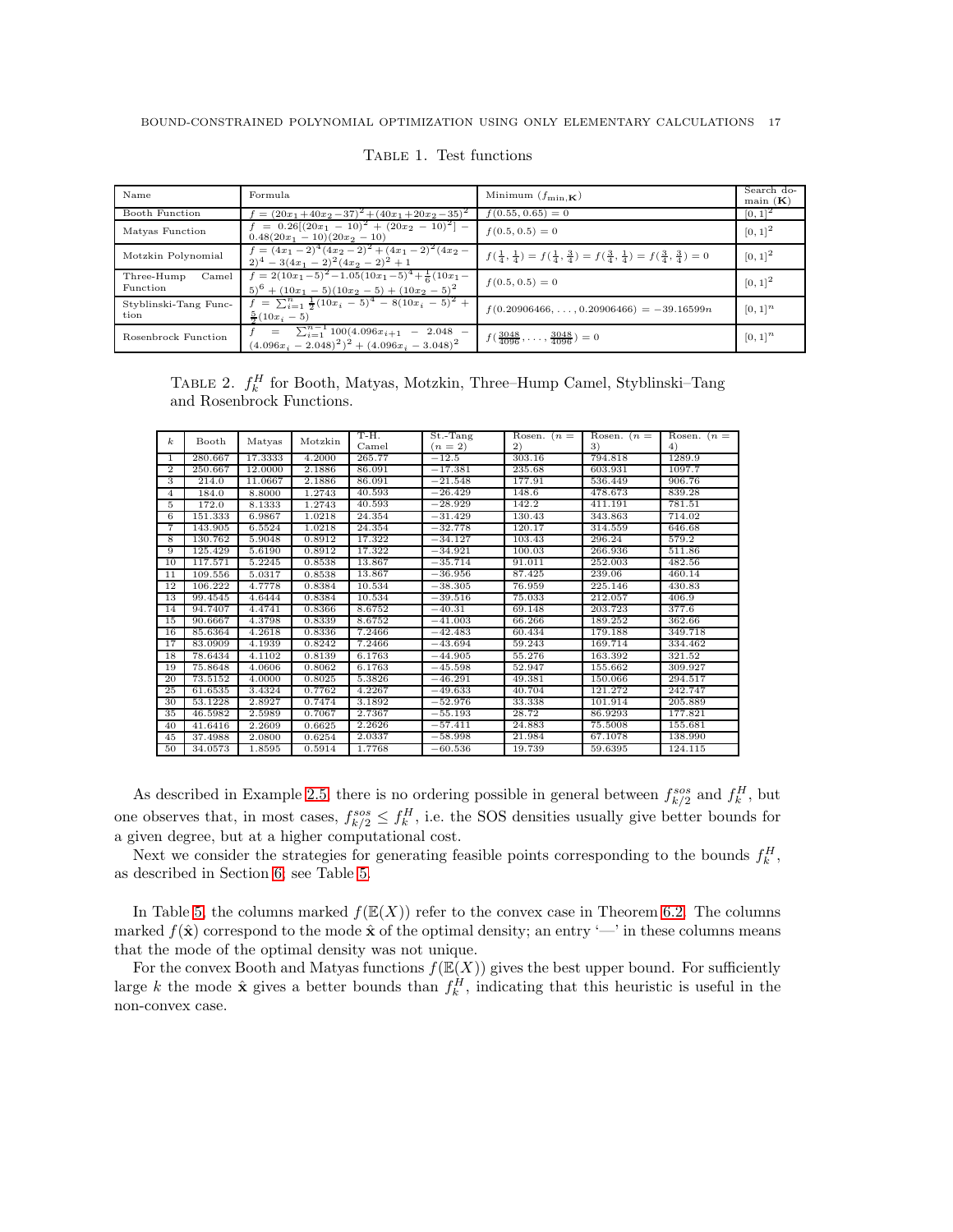| degree k        | Booth           |         | Matyas          |         |                 | Three-Hump Camel | Motzkin         |         |
|-----------------|-----------------|---------|-----------------|---------|-----------------|------------------|-----------------|---------|
|                 | $f_{k/2}^{sos}$ | $f_k^H$ | $f_{k/2}^{sos}$ | $f_k^H$ | $f_{k/2}^{sos}$ | $f_k^H$          | $f_{k/2}^{sos}$ | $f_k^H$ |
| 1               |                 | 280.667 |                 | 17.3333 |                 | 265.77           |                 | 4.2     |
| $\overline{2}$  | 244.680         | 250.667 | 8.26667         | 12.0    | 265.774         | 86.091           | 4.2             | 2.1886  |
| 3               |                 | 214.0   |                 | 11.0667 |                 | 86.091           |                 | 2.1886  |
| 4               | 162.486         | 184.0   | 5.32223         | 8.8000  | 29.0005         | 40.593           | 1.06147         | 1.2743  |
| 5               |                 | 172.0   |                 | 8.1333  |                 | 40.593           |                 | 1.2743  |
| 6               | 118.383         | 151.333 | 4.28172         | 6.9867  | 29.0005         | 24.354           | 1.06147         | 1.0218  |
| 7               |                 | 143.905 |                 | 6.5524  |                 | 24.354           |                 | 1.0218  |
| 8               | 97.6473         | 130.762 | 3.89427         | 5.9048  | 9.58064         | 17.322           | 0.829415        | 0.8912  |
| 9               |                 | 125.429 |                 | 5.6190  |                 | 17.322           |                 | 0.8912  |
| 10              | 69.8174         | 117.571 | 3.68942         | 5.2245  | 9.58064         | 13.867           | 0.801069        | 0.8538  |
| $\overline{11}$ |                 | 109.556 |                 | 5.0317  |                 | 13.867           |                 | 0.8538  |
| 12              | 63.5454         | 106.222 | 2.99563         | 4.7778  | 4.43983         | 10.534           | 0.801069        | 0.8384  |
| 13              |                 | 99.4545 |                 | 4.6444  |                 | 10.534           |                 | 0.8384  |
| 14              | 47.0467         | 94.7407 | 2.54698         | 4.4741  | 4.43983         | 8.6752           | 0.708889        | 0.8366  |
| 15              |                 | 90.6667 |                 | 4.3798  |                 | 8.6752           |                 | 0.8339  |
| 16              | 41.6727         | 85.6364 | 2.04307         | 4.2618  | 2.55032         | 7.2466           | 0.565553        | 0.8336  |
| 17              |                 | 83.0909 |                 | 4.1939  |                 | 7.2466           |                 | 0.8242  |
| 18              | 34.2140         | 78.6434 | 1.83356         | 4.1102  | 2.55032         | 6.1763           | 0.565553        | 0.8139  |
| 19              |                 | 75.8648 |                 | 4.0606  |                 | 6.1763           |                 | 0.8062  |
| 20              | 28.7248         | 73.5152 | 1.47840         | 4.0000  | 1.71275         | 5.3826           | 0.507829        | 0.8025  |

<span id="page-17-0"></span>Table 3. Comparison of two upper bounds for Booth, Matyas, Three–Hump Camel and Motzkin Functions

<span id="page-17-1"></span>Table 4. Comparison of two upper bounds for Styblinski–Tang and Rosenbrock Functions

| degree k       | Sty.-Tang $(n=2)$                |           | Rosenb.         | $(n=2)$ | Rosenb.         | $(n=3)$ | Rosenb.            | $(n=4)$ |
|----------------|----------------------------------|-----------|-----------------|---------|-----------------|---------|--------------------|---------|
|                | $_{\textit{r}}$ sos<br>$J_{k/2}$ | $f_k^H$   | $f_{k/2}^{sos}$ | $f_k^H$ | $f_{k/2}^{sos}$ | $f_k^H$ | 1.50S<br>$J_{k/2}$ | $f_k^H$ |
|                |                                  | $-12.5$   |                 | 303.16  |                 | 794.818 |                    | 1289.9  |
| $\overline{2}$ | $-12.9249$                       | $-17.381$ | 214.648         | 235.68  | 629.086         | 603.931 | 1048.19            | 1097.7  |
| 3              |                                  | $-21.548$ |                 | 177.91  |                 | 536.449 |                    | 906.76  |
| 4              | $-25.7727$                       | $-26.429$ | 152.310         | 148.6   | 394.187         | 478.673 | 690.332            | 839.28  |
| 5              |                                  | $-28.929$ |                 | 142.2   |                 | 411.191 |                    | 781.51  |
| 6              | $-34.4030$                       | $-31.429$ | 104.889         | 130.43  | 295.811         | 343.863 | 536.367            | 714.02  |
| 7              |                                  | $-32.778$ |                 | 120.17  |                 | 314.559 |                    | 646.68  |
| 8              | $-41.4436$                       | $-34.127$ | 75.6010         | 103.43  | 206.903         | 296.24  | 382.729            | 579.2   |
| 9              |                                  | $-34.921$ |                 | 100.03  |                 | 266.936 |                    | 511.86  |
| 10             | $-45.1032$                       | $-35.714$ | 51.5037         | 91.011  | 168.135         | 252.003 | 314.758            | 482.56  |
| 11             |                                  | $-36.956$ |                 | 87.425  |                 | 239.06  |                    | 460.14  |
| 12             | $-51.0509$                       | $-38.305$ | 41.7878         | 76.959  | 121.558         | 225.146 | 236.709            | 430.83  |
| 13             |                                  | $-39.516$ |                 | 75.033  |                 | 212.057 |                    | 406.9   |
| 14             | $-56.4050$                       | $-40.31$  | 30.1392         | 69.148  | 101.953         | 203.723 | 202.674            | 377.6   |
| 15             |                                  | $-41.003$ |                 | 66.266  |                 | 189.252 |                    | 362.66  |
| 16             | $-58,6004$                       | $-42.483$ | 25.8329         | 60.434  | 77.4797         | 179.188 | 156.295            | 349.718 |
| 17             |                                  | $-43.694$ |                 | 59.243  |                 | 169.714 |                    | 334.462 |
| 18             | $-60.7908$                       | $-44.905$ | 19.4972         | 55.276  | 66.6954         | 163.392 | 137.015            | 321.52  |

As a final comparison, we also look at the general sampling technique via the method of conditional distributions; see Tables [6](#page-18-2) and [7.](#page-19-0) We present results for the Motzkin polynomial and the Three hump camel function.

For each degree  $k$ , we use the sample sizes 10 and 100. In Tables [6](#page-18-2) and [7](#page-19-0) we record the mean, variance and the minimum value of these samples. (Recall that the expected value of the sample mean equals  $f_k^H$ .) We also generate samples uniformly from  $[0, 1]^n$ , for comparison.

The mean of the sample function values approximates  $f_k^H$  reasonably well for sample size 100, but less so for sample size 10. Moreover, the mean sample function value for uniform sampling from  $[0,1]^n$  is much higher than  $f_k^H$ . Also, the minimum function value for sampling is significantly lower than the minimum function value obtained by uniform sampling for most values of  $k$ .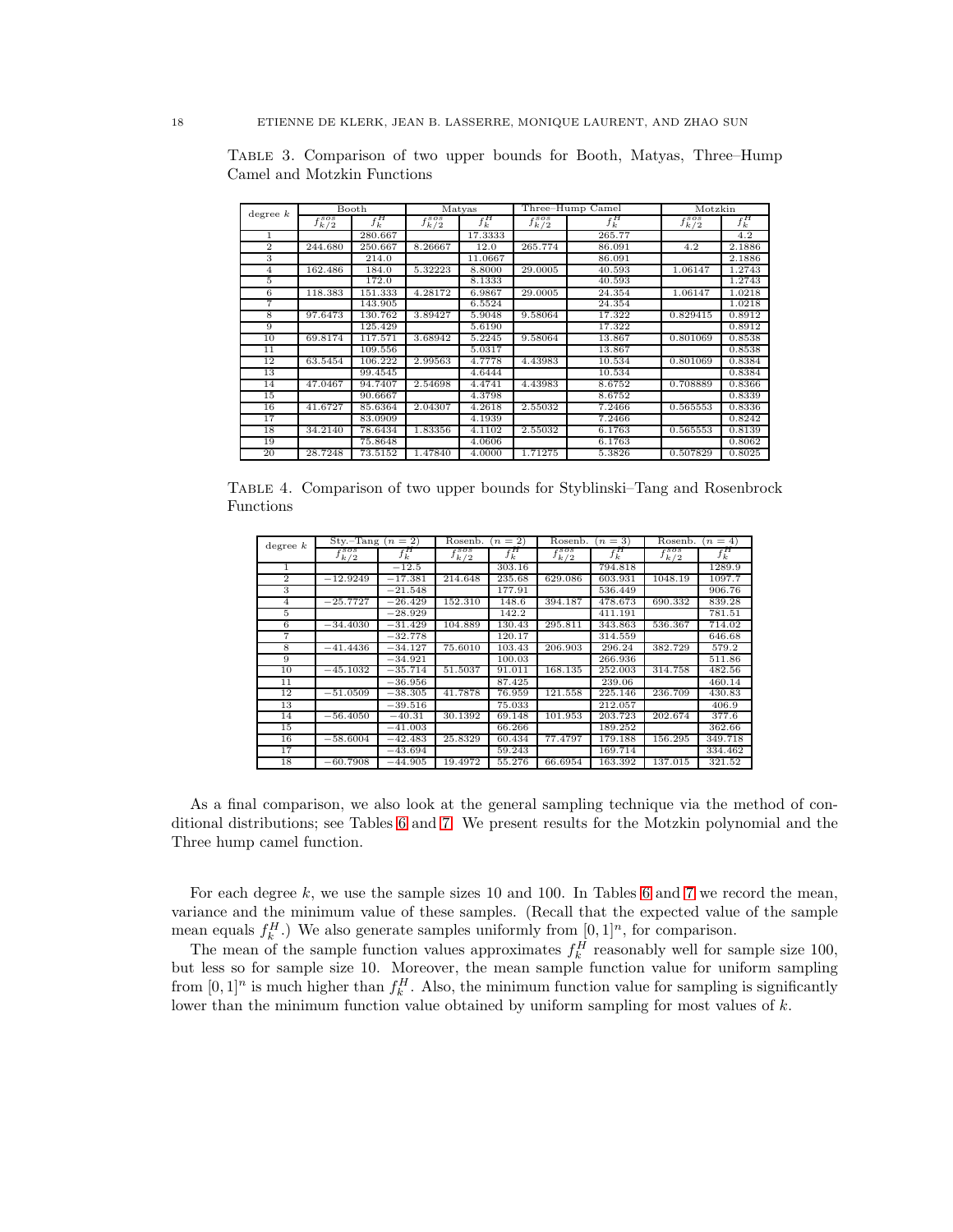<span id="page-18-1"></span>Table 5. Comparing strategies for generating feasible points for Booth, Matyas, Motzkin, and Three–Hump Camel Functions. Here,  $\hat{\mathbf{x}}$  denotes the mode of the optimal density.

| $\boldsymbol{k}$ |           | Booth                 |                    |           | Matyas                |                    | Motzkin       |                       | Three-H. Camel |                          |
|------------------|-----------|-----------------------|--------------------|-----------|-----------------------|--------------------|---------------|-----------------------|----------------|--------------------------|
|                  | $f^H_\nu$ | $f(\hat{\mathbf{x}})$ | $f(\mathbb{E}(X))$ | $f^H_\nu$ | $f(\hat{\mathbf{x}})$ | $f(\mathbb{E}(X))$ | $f^H_{\nu} *$ | $f(\hat{\mathbf{x}})$ | $f_k^H$        | $f(\hat{\mathbf{x}})$    |
| 1.               | 280.667   |                       | 2.8889             | 17.3333   |                       | $\Omega$           | 4.2000        |                       | 265.77         |                          |
| $\overline{2}$   | 250.667   |                       | 9.0                | 12.0000   | 4.0                   | 0.4444             | 2.1886        |                       | 86.091         |                          |
| 3                | 214.0     | 194.0                 | 2.8889             | 11.0667   | 4.0                   | 1.3889             | 2.1886        |                       | 86.091         |                          |
| 4                | 184.0     | 194.0                 | 9.0                | 8.8000    | 4.0                   | 1.0                | 1.2743        | 1.0                   | 40.593         | $\overline{\phantom{0}}$ |
| 5                | 172.0     | 96.222                | 17.0               | 8.1333    | 4.0                   | 1.460              | 1.2743        | 1.0                   | 40.593         |                          |
| 6                | 151.333   | 96.222                | 18.0               | 6.9867    | 4.0                   | 1.440              | 1.0218        | 1.0                   | 24.354         |                          |
| 7                | 143.905   | 96.222                | 24.222             | 6.5524    | 4.0                   | 1.7156             | 1.0218        | 1.0                   | 24.354         |                          |
| 8                | 130.762   | 122.0                 | 16.204             | 5.9048    | 4.0                   | 1.7778             | 0.8912        | 1.0                   | 17.322         |                          |
| 9                | 125.429   | 26.0                  | 2.9796             | 5.6190    | 4.0                   | 1.9637             | 0.8912        | 1.0                   | 17.322         | 25.0                     |
| 10               | 117.571   | 96.222                | 25.806             | 5.2245    | 4.0                   | 2.0408             | 0.8538        | 1.0                   | 13.867         |                          |
| 11               | 109.556   | 26.0                  | 2.9796             | 5.0317    | 4.0                   | 2.1760             | 0.8538        | 1.0                   | 13.867         | 25.0                     |
| 12               | 106.222   | 42.889                | 9.0                | 4.7778    | 4.0                   | 2.2500             | 0.8384        | 1.0                   | 10.534         | $\overline{0}$           |
| 13               | 99.4545   | 26.0                  | 2.9796             | 4.6444    | 4.0                   | 2.3534             | 0.8384        | 1.0                   | 10.534         | $\overline{0}$           |
| 14               | 94.7407   | 13.592                | 0.91358            | 4.4741    | 4.0                   | 2.4198             | 0.8366        | 1.0                   | 8.6752         | $\Omega$                 |
| 15               | 90.6667   | 27.580                | 7.6777             | 4.3798    | 4.0                   | 2.5017             | 0.8339        | 1.0                   | 8.6752         | 0.273                    |
| 16               | 85.6364   | 9.0                   | 2.0                | 4.2618    | 4.0                   | 2.5600             | 0.8336        | 1.0                   | 7.2466         | $\overline{0}$           |
| 17               | 83.0909   | 17.210                | 4.5785             | 4.1939    | 4.0                   | 2.6268             | 0.8242        | 1.0                   | 7.2466         | $\Omega$                 |
| 18               | 78.6434   | 9.0                   | 2.0                | 4.1102    | 4.0                   | 2.6777             | 0.8139        | 1.0                   | 6.1763         | $\overline{0}$           |
| 19               | 75.8648   | 5.951                 | 0.35445            | 4.0606    | 4.0                   | 2.7332             | 0.8062        | 1.0                   | 6.1763         | 0.209                    |
| 20               | 73.5152   | 9.0                   | 2.0                | 4.0000    | 0.16                  | 0.1111             | 0.8025        | 1.0                   | 5.3826         | $\Omega$                 |
| 25               | 61.6535   | 4.5785                | 1.8107             | 3.4324    | 0.3161                | 0.2404             | 0.7762        | 1.0                   | 4.2267         | 0.1653                   |
| 30               | 53.1228   | 1.6403                | 0.41428            | 2.8927    | 0.0178                | 0.0138             | 0.7474        | 1.0                   | 3.1892         | $\Omega$                 |
| 35               | 46.5982   | 1.0923                | 0.53061            | 2.5989    | 0.1071                | 0.0897             | 0.7067        | 0.4214                | 2.7367         | 0.110                    |
| 40               | 41.6416   | 0.8454                | 0.64566            | 2.2609    | $\overline{0}$        | $\overline{0}$     | 0.6625        | 0.2955                | 2.2626         | $\overline{0}$           |
| 45               | 37.4988   | 2.0                   | 0.80157            | 2.0800    | $\mathbf{0}$          | $\mathbf{0}$       | 0.6254        | 0.1985                | 2.0337         | 0.0783                   |
| 50               | 34.0573   | 0.9784                | 0.22222            | 1.8595    | $\mathbf{0}$          | $\mathbf{0}$       | 0.5914        | 0.1297                | 1.7768         | $\mathbf{0}$             |

Table 6. Sampling results for Motzkin Polynomial

<span id="page-18-2"></span>

|                |                | Sample size 10 |          | Sample size 100 |        |          |         |
|----------------|----------------|----------------|----------|-----------------|--------|----------|---------|
| $\mathbf{k}$   | $f_k^H$        | Mean           | Variance | Minimum         | Mean   | Variance | Minimum |
| 1              | 4.2000         | 6.2601         | 66.2605  | 0.6183          | 6.5027 | 188.1445 | 0.0060  |
| $\overline{2}$ | 2.1886         | 1.4972         | 1.6084   | 0.9158          | 1.8377 | 12.5387  | 0.0657  |
| 3              | 2.1886         | 1.9658         | 5.0427   | 0.0644          | 2.8413 | 68.2093  | 0.0036  |
| $\overline{4}$ | 1.2743         | 1.1776         | 1.8501   | 0.0421          | 0.8571 | 0.6764   | 0.0042  |
| 5              | 1.2743         | 0.8330         | 0.0466   | 0.2790          | 1.1590 | 4.2023   | 0.0525  |
| 6              | 1.0218         | 1.7002         | 6.2647   | 0.3196          | 0.9336 | 0.8998   | 0.0002  |
| 7              | 1.0218         | 0.8350         | 0.1672   | 0.2416          | 0.9863 | 1.3777   | 0.0070  |
| 8              | 0.8912         | 0.6108         | 0.1451   | 0.0218          | 0.8431 | 1.4834   | 0.0070  |
| 9              | 0.8912         | 0.7545         | 0.0679   | 0.1656          | 0.8879 | 0.2752   | 0.0175  |
| 10             | 0.8538         | 0.7005         | 0.0800   | 0.1862          | 0.8435 | 0.1448   | 0.1149  |
| 11             | 0.8538         | 0.8244         | 0.0779   | 0.1123          | 0.8673 | 0.2565   | 0.1100  |
| 12             | 0.8384         | 0.8912         | 0.0213   | 0.5919          | 0.7835 | 0.2554   | 0.0188  |
| 13             | 0.8384         | 0.8286         | 0.0412   | 0.3205          | 0.7664 | 0.0714   | 0.0112  |
| 14             | 0.8366         | 0.7698         | 0.0781   | 0.2083          | 0.9574 | 1.2157   | 0.0778  |
| 15             | 0.8339         | 0.9063         | 0.0153   | 0.6069          | 0.8465 | 0.0932   | 0.0593  |
| 16             | 0.8336         | 0.7482         | 0.0750   | 0.1759          | 0.7209 | 0.0875   | 0.0648  |
| 17             | 0.8242         | 0.7430         | 0.0706   | 0.1500          | 0.8051 | 0.0718   | 0.0984  |
| 18             | 0.8139         | 0.8546         | 0.0493   | 0.4460          | 0.7749 | 0.0785   | 0.0038  |
| 19             | 0.8062         | 0.6621         | 0.0892   | 0.1836          | 0.7850 | 0.1273   | 0.0408  |
| 20             | 0.8025         | 0.7704         | 0.0336   | 0.3826          | 0.9326 | 1.6454   | 0.0040  |
| 25             | 0.7762         | 0.7995         | 0.1014   | 0.2433          | 0.7493 | 0.0717   | 0.0722  |
| 30             | 0.7474         | 1.0104         | 1.2852   | 0.1091          | 0.8290 | 0.8620   | 0.0522  |
| 35             | 0.7067         | 0.5930         | 0.0981   | 0.1940          | 0.7647 | 1.3012   | 0.0016  |
| 40             | 0.6625         | 0.6967         | 0.0497   | 0.2867          | 0.6028 | 0.1371   | 0.0021  |
| 45             | 0.6254         | 0.6258         | 0.0500   | 0.3548          | 0.7007 | 0.2242   | 0.0090  |
| 50             | 0.5914         | 0.6244         | 0.0718   | 0.3000          | 0.5782 | 0.1406   | 0.0154  |
|                | Uniform Sample | 4.2888         | 37.4427  | 0.5290          | 3.7397 | 53.8833  | 0.0492  |

### 8. Concluding remarks

<span id="page-18-0"></span>One may consider several strategies to improve the upper bounds  $f_k^H$ , and we list some in turn.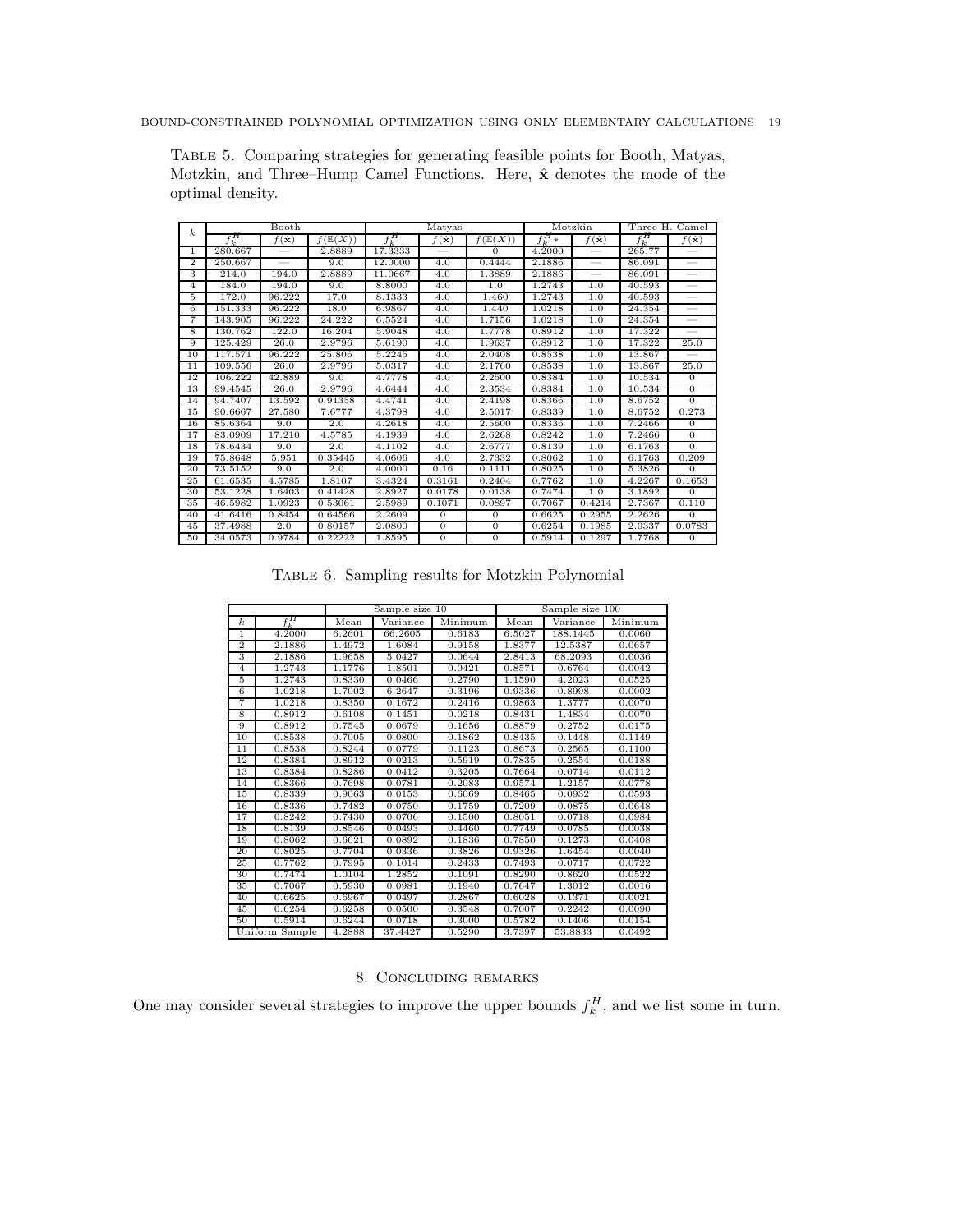<span id="page-19-0"></span>

|                  |                |        | Sample size 10 |           |        | Sample size 100 |          |
|------------------|----------------|--------|----------------|-----------|--------|-----------------|----------|
| $\boldsymbol{k}$ | $f_k^H$        | Mean   | Variance       | Minimum   | Mean   | Variance        | Minimum  |
| T                | 265.77         | 359.98 | 274477.0       | 2.4493    | 300.34 | 245144.0        | 0.011095 |
| $\overline{2}$   | 86.091         | 88.717 | 24117.0        | 1.1729    | 122.12 | 76646.0         | 0.082513 |
| 3                | 86.091         | 14.712 | 186.23         | 2.219     | 58.186 | 15987.0         | 0.492    |
| $\overline{4}$   | 40.593         | 55.091 | 19297.0        | 0.10296   | 44.844 | 21297.0         | 0.19439  |
| 5                | 40.593         | 91.872 | 27065.0        | 0.90053   | 53.656 | 14575.0         | 0.58086  |
| 6                | 24.354         | 12.961 | 77.377         | 0.8186    | 34.115 | 7862.5          | 0.019021 |
| 7                | 24.354         | 33.96  | 1745.4         | 0.65266   | 27.072 | 10632.0         | 0.33813  |
| 8                | 17.322         | 10.029 | 60.746         | 1.0931    | 12.307 | 314.46          | 0.074663 |
| 9                | 17.322         | 9.4932 | 100.22         | 0.0027565 | 20.185 | 7279.8          | 0.11239  |
| 10               | 13.867         | 11.312 | 45.784         | 0.8916    | 14.273 | 382.98          | 0.018985 |
| $\overline{11}$  | 13.867         | 8.3991 | 87.108         | 0.0031527 | 11.928 | 357.45          | 0.01384  |
| 12               | 10.534         | 5.013  | 52.681         | 0.30303   | 12.377 | 347.42          | 0.25952  |
| 13               | 10.534         | 14.281 | 401.82         | 0.52373   | 7.8673 | 253.02          | 0.11989  |
| 14               | 8.6752         | 5.2897 | 43.81          | 0.3909    | 9.4462 | 362.49          | 0.051331 |
| 15               | 8.6752         | 5.6281 | 31.311         | 0.21853   | 10.373 | 778.32          | 0.022282 |
| 16               | 7.2466         | 9.5801 | 95.901         | 1.7112    | 6.465  | 122.72          | 0.013084 |
| 17               | 7.2466         | 5.2511 | 23.863         | 2.0409    | 6.0633 | 56.495          | 0.18354  |
| 18               | 6.1763         | 6.0327 | 34.298         | 0.85182   | 5.2985 | 35.953          | 0.071544 |
| 19               | 6.1763         | 5.3006 | 52.994         | 0.6699    | 5.0383 | 41.619          | 0.040785 |
| 20               | 5.3826         | 3.5174 | 16.053         | 0.43269   | 9.4178 | 653.27          | 0.041752 |
| 25               | 4.2267         | 10.741 | 776.55         | 0.59616   | 5.0642 | 112.61          | 0.039463 |
| 30               | 3.1892         | 2.2515 | 8.6915         | 0.063265  | 2.2096 | 6.2611          | 0.040845 |
| 35               | 2.7367         | 1.5032 | 1.4626         | 0.0085016 | 3.0679 | 16.47           | 0.24175  |
| 40               | 2.2626         | 1.3941 | 1.1995         | 0.21653   | 2.3431 | 17.735          | 0.069473 |
| 45               | 2.0337         | 2.3904 | 10.934         | 0.57818   | 1.8928 | 3.6581          | 0.050042 |
| 50               | 1.7768         | 1.664  | 3.3983         | 0.061995  | 1.6301 | 1.6966          | 0.048476 |
|                  | Uniform Sample | 306.96 | 275366.0       | 0.15602   | 368.28 | 296055.0        | 0.59281  |

Table 7. Sampling results for Three-Hump Camel function

• A natural idea is to use density functions that are convex combinations of SOS and Handelman-type densities, i.e., that belong to  $\mathcal{H}_k + \Sigma[x]_r$  for some nonnegative integers  $k, r$ . Unfortunately one may show that this does not yield a better upper bound than  $\min\{f_r^{sos}, f_k^H\}$ , namely

$$
\min\{f_r^{sos}, f_k^H\} = \inf_{\sigma \in \mathcal{H}_k + \Sigma[x]_r} \left\{ \int_{\mathbf{K}} f(\mathbf{x}) \, \sigma(\mathbf{x}) \, d\mathbf{x} : \int_{\mathbf{K}} \sigma(\mathbf{x}) \, d\mathbf{x} = 1 \right\}, \quad k, r \in \mathbb{N}.
$$

(We omit the proof since it is straightforward, and of limited interest.)

• For optimization over the hypercube, a second idea is to replace the integer exponents in Handelman representations of the density by more general positive real exponents. (This is amenable to analysis since the beta distribution is defined for arbitrary positive shape parameters and with its moments available via relation  $(4.2)$ .) If we drop the integrality requirement for  $(\eta, \beta)$  in the definition of  $f_k^H$  (see [\(1.2\)](#page-1-0)), we obtain the bound:

$$
f_k^H \ge f_k^{beta} := \min_{(\eta,\beta) \in \Delta_k^{2n}} \sum_{\alpha \in \mathbb{N}_{\leq d}^n} f_\alpha \frac{\gamma_{(\eta+\alpha,\beta)}}{\gamma_{(\eta,\beta)}}, \quad k \in \mathbb{N},
$$

where  $\Delta_k^{2n}$  is the simplex  $\Delta_k^{2n} := \{(\eta, \beta) \in \mathbb{R}_+^{2n} : \sum_{i=1}^n (\eta_i + \beta_i) = k\}.$ 

As with  $f_k^H$ , when  $(\eta, \beta)$  is such that  $f_k^{beta} = \sum_{\alpha \in \mathbb{N}_{\leq d}^n} f_\alpha \frac{\gamma_{(\eta + \alpha, \beta)}}{\gamma_{(\eta, \beta)}}$  $\frac{(\eta + \alpha, \beta)}{\gamma(\eta, \beta)}$ , one has that  $f_k^{beta}$  =  $\mathbb{E}(f(X))$  where  $X = (X_1, \ldots, X_n)$  and  $X_i \sim beta(\eta_i + 1, \beta_i + 1)$   $(i \in [n])$ . Using the moments of the beta distribution in [\(4.2\)](#page-7-3), we obtain

<span id="page-19-1"></span>(8.1) 
$$
f_k^{beta} = \min_{(\eta,\beta)\in\Delta_k^{2n}} \sum_{\alpha\in\mathbb{N}_d^n} f_\alpha \prod_{i=1}^n \frac{(\eta_i+1)\cdots(\eta_i+\alpha_i)}{(\eta_i+\beta_i+2)\cdots(\eta_i+\beta_i+\alpha_i+1)}, \quad k\in\mathbb{N}.
$$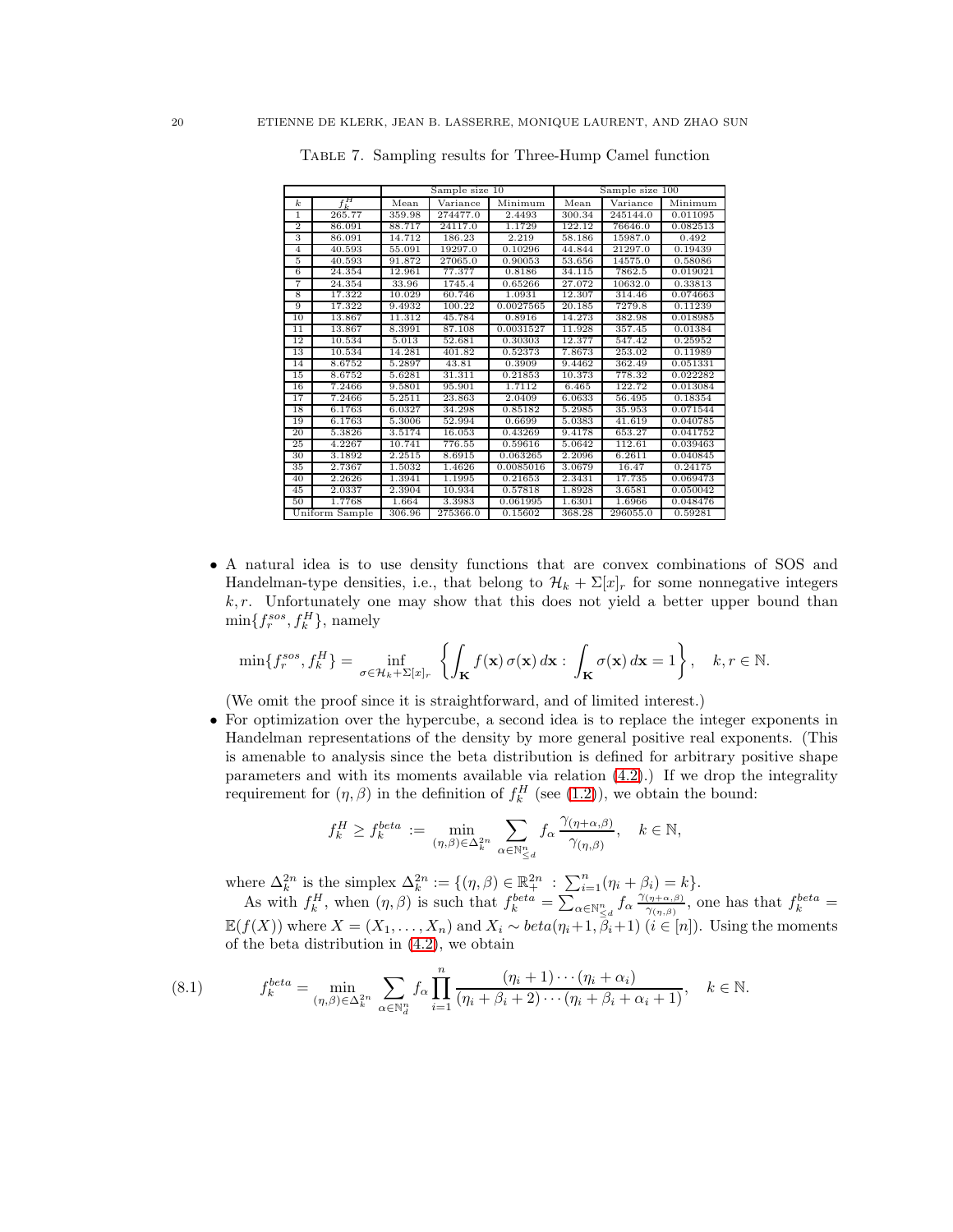Thus one may obtain the bounds  $f_k^{beta}$  by minimizing a rational function over a simplex. A question for future research is whether one may approximate  $f_k^{beta}$  to any fixed accuracy in time polynomial in  $k$  and  $n$ . (This may be possible, since the minimization of fixed-degree polynomials over a simplex allows a PTAS [\[4\]](#page-22-9), and the relevant algorithmic techniques have been extended to rational objective functions [\[11\]](#page-22-20).)

One may also use the value of  $(\eta, \beta) \in \Delta_k^{2n}$  that gives  $f_k^H$  as a starting point in the minimization problem [\(8.1\)](#page-19-1), and employ any iterative method to obtain a better upper bound heuristically. Subsequently, one may use the resulting density function to obtain 'good' feasible points as described in Section [6.](#page-13-0) Of course, one may also use the feasible points (generated by sampling) as starting points for iterative methods. Suitable iterative methods for bound-constrained optimization are described in the books [\[2,](#page-22-21) [7,](#page-22-22) 8], and the latest algorithmic developments for bound constrained global optimization are surveyed in the recent thesis [22].

• Perhaps the most promising practical variant of the  $f_k^H$  bound is the following parameter:

$$
f_{r,k}^H = \min_{(\eta,\beta)\in\mathbb{N}_k^{2n}} \frac{\int_{\mathbf{K}} f(\mathbf{x}) (\mathbf{x}^\eta (1-\mathbf{x})^\beta)^r d\mathbf{x}}{\int_{\mathbf{K}} (\mathbf{x}^\eta (1-\mathbf{x})^\beta)^r d\mathbf{x}}
$$
  

$$
= \min_{(\eta,\beta)\in\mathbb{N}_k^{2n}} \sum_{\alpha\in\mathbb{N}^n} f_\alpha \frac{\gamma_{(\eta+\alpha,r\beta)}}{\gamma_{(\eta,r\beta)}} \quad \text{for } r,k\in\mathbb{N}.
$$

Thus, the idea is to replace the density  $\sigma(x) = \mathbf{x}^{\eta} (1 - \mathbf{x})^{\beta} / \int_{\mathbf{K}} \mathbf{x}^{\eta} (1 - \mathbf{x})^{\beta} d\mathbf{x}$  by the density  $\sigma(x)^r / \int_K \sigma(r)^r dx$  for some power  $r \in \mathbb{N}$ . Hence, for  $r = 1$ ,  $f_{1,k}^H = f_k^H$ . Note that the calculation of  $f_{r,k}^H$  requires exactly the same number of elementary operations as the calculation of  $f_k^H$ , provided all the required moments are available. (Also note that, for  $K = [0, 1]^n$ , one could allow an arbitrary  $r > 0$  since the moments are still available as pointed out above.)

<span id="page-20-0"></span>In Tables [8,](#page-20-0) [9,](#page-21-0) and [10,](#page-21-1) we show some numerical values for the parameter  $f_{r,k}^H$ .

| $\boldsymbol{k}$ | $r=1$     | $r=2$     | $r=3$     | $r=4$     | $r=5$     |
|------------------|-----------|-----------|-----------|-----------|-----------|
|                  | $-12.5$   | $-10.06$  | $-8.3333$ | $-8.3333$ | $-8.3333$ |
| $\overline{2}$   | $-17.381$ | $-17.857$ | $-16.919$ | $-15.793$ | $-14.744$ |
| 3                | $-21.548$ | $-21.686$ | $-22.582$ | $-23.179$ | $-23.62$  |
| 4                | $-26.429$ | $-27.381$ | $-28.256$ | $-30.263$ | $-31.736$ |
| 5.               | $-28.929$ | $-31.209$ | $-31.167$ | $-32.872$ | $-34.435$ |
| 6                | $-31.429$ | $-35.038$ | $-36.842$ | $-38.025$ | $-38.906$ |
| 7                | $-32.778$ | $-38.76$  | $-42.505$ | $-45.109$ | $-47.022$ |
| 8                | $-34.127$ | $-42.483$ | $-48.179$ | $-52.193$ | $-55.138$ |
| 9                | $-34.921$ | $-44.387$ | $-50.577$ | $-54.802$ | $-57.837$ |
| 10               | $-35.714$ | $-46.291$ | $-52.976$ | $-57.411$ | $-60.536$ |

TABLE 8.  $f_{r,k}^H$  for the Styblinski-Tang function  $(n = 2)$ 

A first important observation is that, for fixed k, the values of  $f_{r,k}^H$  are not monotonically decreasing in r; see e.g. the row  $k = 2$  in Table [8.](#page-20-0) Likewise, the sequence  $f_{r,k}^H$  is not monotonically decreasing in k for fixed r; see, e.g., the column  $r = 5$  in Table [9.](#page-21-0)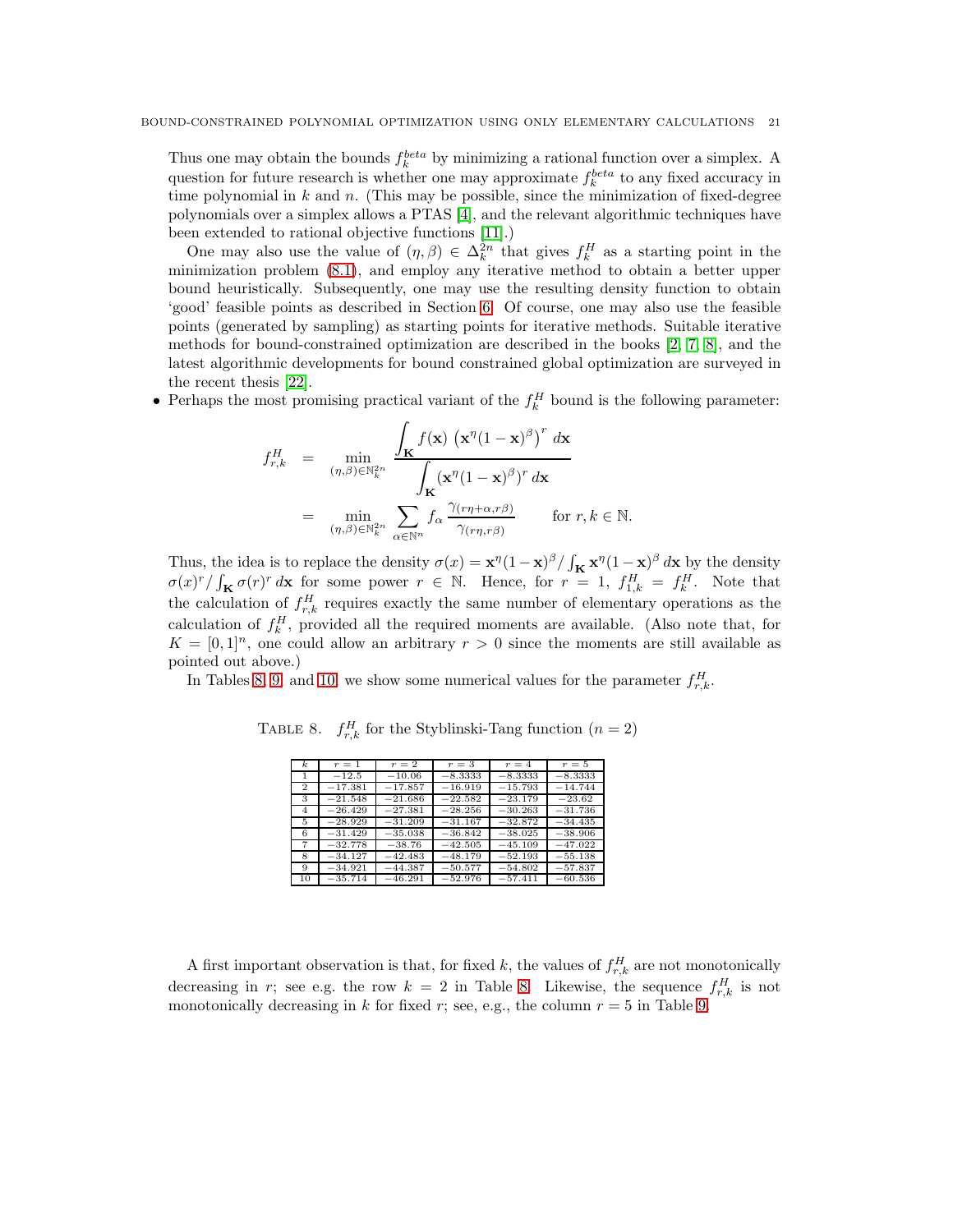<span id="page-21-0"></span>

|  |  | TABLE 9. $f_{r,k}^H$ for the Rosenbrock function $(n=3)$ |  |  |
|--|--|----------------------------------------------------------|--|--|
|--|--|----------------------------------------------------------|--|--|

| $\boldsymbol{k}$ | $r=1$   | $r=2$   | $r=3$   | $r=4$   | $r=5$   |
|------------------|---------|---------|---------|---------|---------|
| 1                | 794.818 | 727.337 | 698.032 | 683.822 | 676.526 |
| $\overline{2}$   | 603.931 | 512.228 | 473.974 | 454.193 | 443.769 |
| 3                | 536.449 | 449.625 | 398.566 | 367.869 | 350.671 |
| $\overline{4}$   | 478.673 | 368.873 | 294.499 | 253.135 | 227.526 |
| 5                | 411.191 | 274.121 | 235.89  | 228.906 | 232.996 |
| 6                | 343.863 | 225.146 | 191.935 | 151.455 | 119.98  |
| 7                | 314.559 | 225.768 | 166.179 | 128.62  | 106.417 |
| 8                | 296.24  | 198.861 | 144.94  | 111.721 | 88.0661 |
| 9                | 266.936 | 185.145 | 133.379 | 103.162 | 84.3506 |
| 10               | 252.003 | 158.448 | 111.33  | 87.8805 | 70.0394 |

<span id="page-21-1"></span>TABLE 10.  $f_{r,k}^H$  for the Rosenbrock function  $(n = 4)$ 

| $\boldsymbol{k}$ | $r=1$  | $r=2$  | $r=3$  | $r=4$  | $r=5$  |
|------------------|--------|--------|--------|--------|--------|
|                  | 1289.9 | 1223.8 | 1194.5 | 1180.3 | 1173.0 |
| $\overline{2}$   | 1097.7 | 1006.9 | 968.53 | 948.71 | 938.29 |
| 3                | 906.76 | 790.03 | 742.57 | 717.15 | 703.61 |
| 4                | 839.28 | 727.43 | 669.06 | 632.76 | 612.44 |
| 5                | 781.51 | 606.15 | 502.34 | 446.68 | 413.72 |
| 6                | 714.02 | 515.76 | 397.34 | 330.93 | 289.5  |
| 7                | 646.68 | 421.01 | 338.74 | 306.71 | 294.97 |
| 8                | 579.2  | 371.11 | 293.83 | 229.25 | 181.95 |
| Q                | 511.86 | 331.44 | 269.02 | 206.42 | 168.39 |
| 10               | 482.56 | 323.69 | 246.84 | 189.36 | 149.9  |

On the other hand, it is clear from Tables [8,](#page-20-0) [9,](#page-21-0) and [10](#page-21-1) that  $f_{r,k}^H$  can provide a much better bound than  $f_k^H$  for  $r > 1$ .

Since  $f_{r,k}^H$  is not monotonically decreasing in r (for fixed k), or in k (for fixed r), one has to consider the convergence question. An easy case is when  $\mathbf{K} = [0, 1]^n$  and the global minimizer  $\mathbf{x}^*$  is rational. Say  $x_i^* = \frac{p_i}{q_i}$   $(i \in [n])$ , setting  $q_i = 1$  and  $p_i = x_i^*$  when  $x_i^* \in \{0, 1\}$ . Consider the following variation of the parameters  $\eta_i^*, \beta_i^*$  from Definition [4.2:](#page-7-4)  $\eta_i^* = rp_i + 1$ and  $\beta_i^* = r(q_i - p_i) + 1$  for  $i \in [n]$ , so that  $\sum_{i=1}^n \eta_i^* + \beta_i^* - 2 = r(\sum_{i=1}^n q_i)$ . Combining relation [\(4.6\)](#page-8-5) and Theorem [4.4,](#page-8-0) we can conclude that the following inequality holds:

$$
f_{r,k}^H - f(\mathbf{x}^*) \le \frac{C_f}{r} \quad \text{ for all } k \ge \sum_{i=1}^n q_i \text{ and } r \ge 1,
$$

where  $C_f$  is a constant that depends on  $f$  only.

For more general sets K, one may ensure convergence by considering instead the following parameter (for fixed  $R \in \mathbb{N}$ ):

$$
\min_{r \in [R]} f_{k,r}^H \le f_k^H \quad (k \in \mathbb{N}).
$$

Then convergence follows from the convergence results for  $f_{k,r}^H$ . Moreover, this last parameter may be computed in polynomial time if k is fixed, and  $\hat{R}$  is bounded by a polynomial in n.

Acknowledgements. Etienne de Klerk would like to thank Dorota Kurowicka for valuable discussions on the beta distribution. The research of the second author was funded by by the European Research Council (ERC) under the European Union's Horizon 2020 research and innovation program (grant agreement 666981 TAMING).